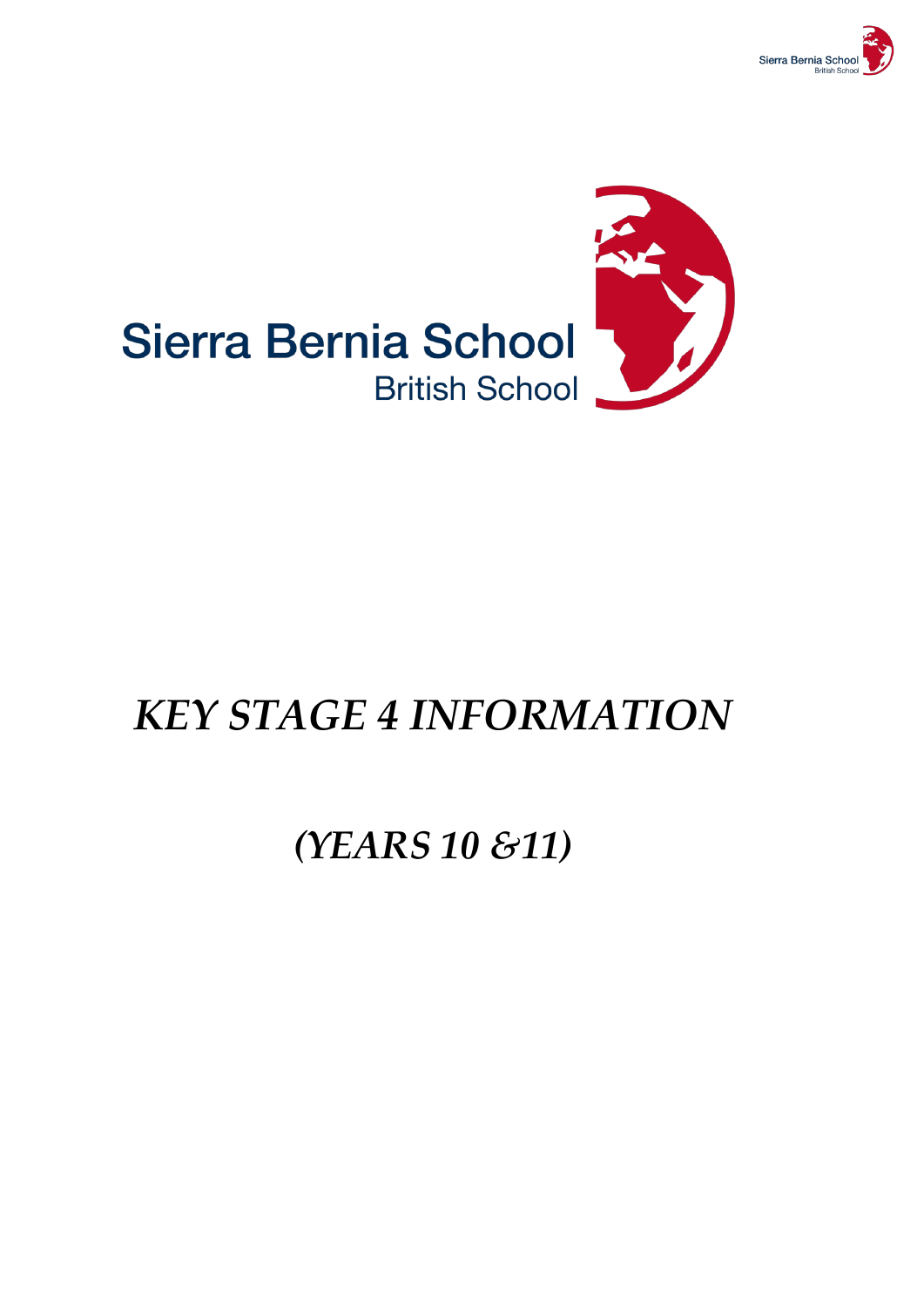

#### **Welcome to Sierra Bernia´s Key Stage 4 Department.**

#### **Attendance**

#### **Students**

The register should be taken every morning and sent to the school office before 09:20 am. Number of absences are recorded on end of term reports. All absences should be justified in writing. If staff notice a student is often absent without an explanation from home they should report this. Any unexplained absence which is longer than 3 days should be reported.

#### **Teacher's – Absence**

If a teacher is going to be absent they must telephone the school office after 8:30 am (before 08:30 am you can leave message on the answer phone).

If a teacher knows they are going to be absent, they must inform the office and arrange set work for the period of the absent.

#### **Breaks and Lunch Times**

Children are not permitted to enter the main school building or any classroom during break-times. Students use the outside toilets during break time. They should not to disrupt their lessons by using the toilet during class time. They may enter the dining room to buy snacks/drinks from the machine.

Any incidents must be dealt with immediately, reported to the class/ form teacher

on collection of their class, and if necessary, reported in the incident as soon as possible.

At the end of each break, students must line up in their classes and await a teacher for collection.

#### **Duties**

Morning Break 10:40 - 11:00 Afternoon Break 13:30 – 14:10

Staff are expected to cover lunch and patio duties. Duties are allocated fairly to ensure staff have an equal amount of 'free' time. Staff duties are advised on a published weekly rota. Please be punctual for duties. If you know that you are going to be absent and you have a duty, please change with someone else. In case of unforeseen absence a substitute will be found. Please ensure you collect your class after each break time.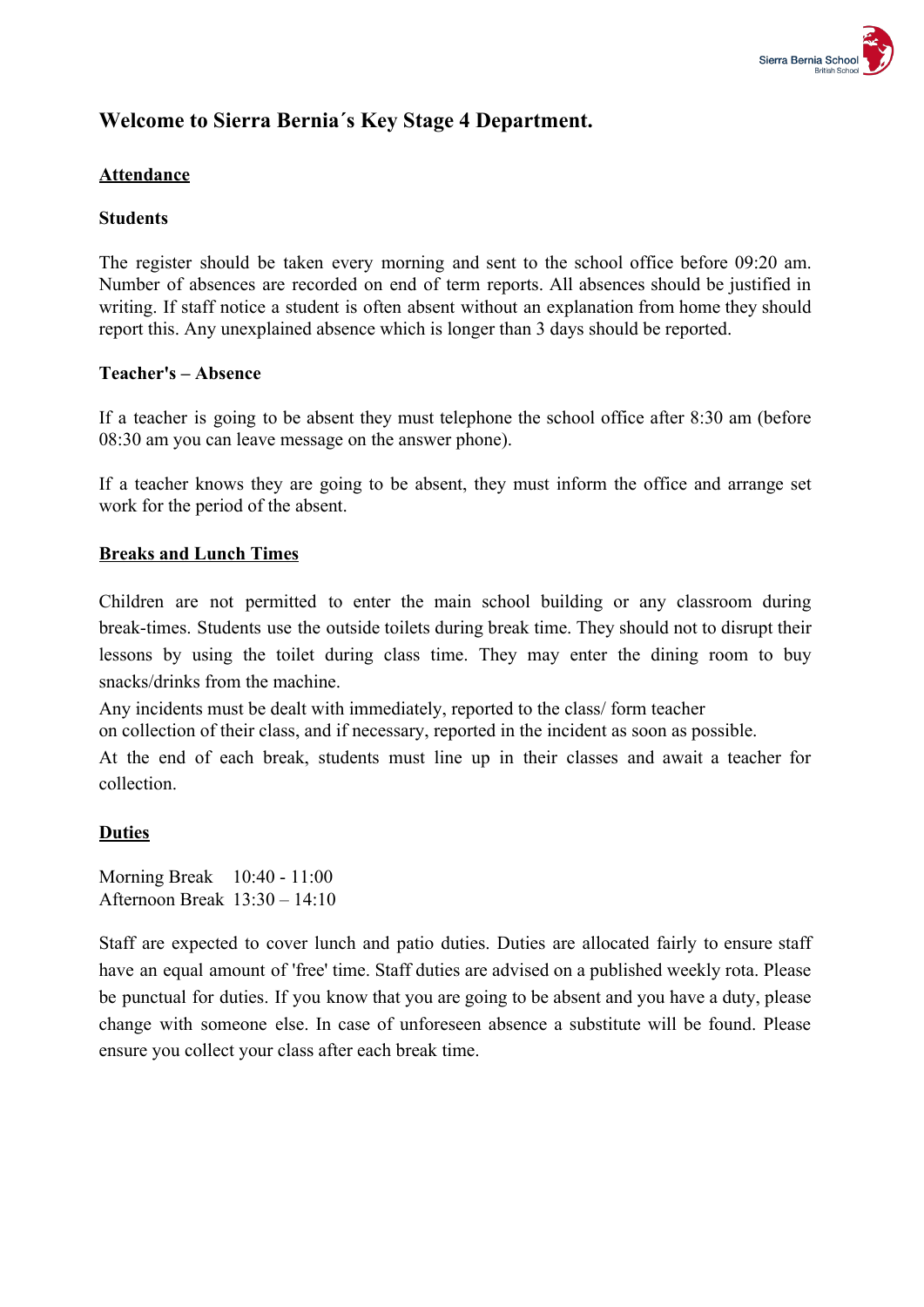

#### **LUNCH TIME — DINING ROOM**

#### **Lunch 1 13:30 – 13:50**

Lunch 1 duty teacher must ensure that school dinner students have entered the dining room for lunch (under the responsibility of the dining assistant) and that all other students have brought lunch and are seated on the benches outside.

The teacher must ensure that students who have brought their own lunch have eaten an acceptable amount of food. If a student fails to eat an acceptable amount of food on a regular basis, the duty teacher should inform the students class/form teacher and note must be written in the homework diary to be countersigned by a parent/guardian.

Student must leave the benches tidy; rubbish in the bins, food picked up off the floor, and lunch bag/boxes left in a tidy manner. Students are responsible for cleaning up their own spillages and mess.

#### **Lunch 2 13:50 – 13:00**

Lunch 2 duty teacher is responsible for overseeing students who are still finishing their food in addition to monitoring the play area, football pitch and outdoor toilet.

#### **Wet day arrangements.**

#### **Morning 8:00-9:00 am**

Students wait in the dining room under the supervision of a teacher.

#### **Morning and Afternoon Break**

Students remain in their tutor rooms under the supervision of the tutor teacher.

#### **Lunch Times**

Students eat in the dining room as a normal, then return to their tutor room under the supervision of the tutor teacher.

#### **KEY STAGE FOUR**

The school life of a pupil is divided in FIVE sections. These sections are referred to as 'Key Stages'. These 'stages' are organised into years in the following way:

| Key Stage<br>One | Years $1 - 2$ |
|------------------|---------------|
|                  |               |
| Key Stage        | Years $3-6$   |
| Two              |               |

#### **PRIMARY**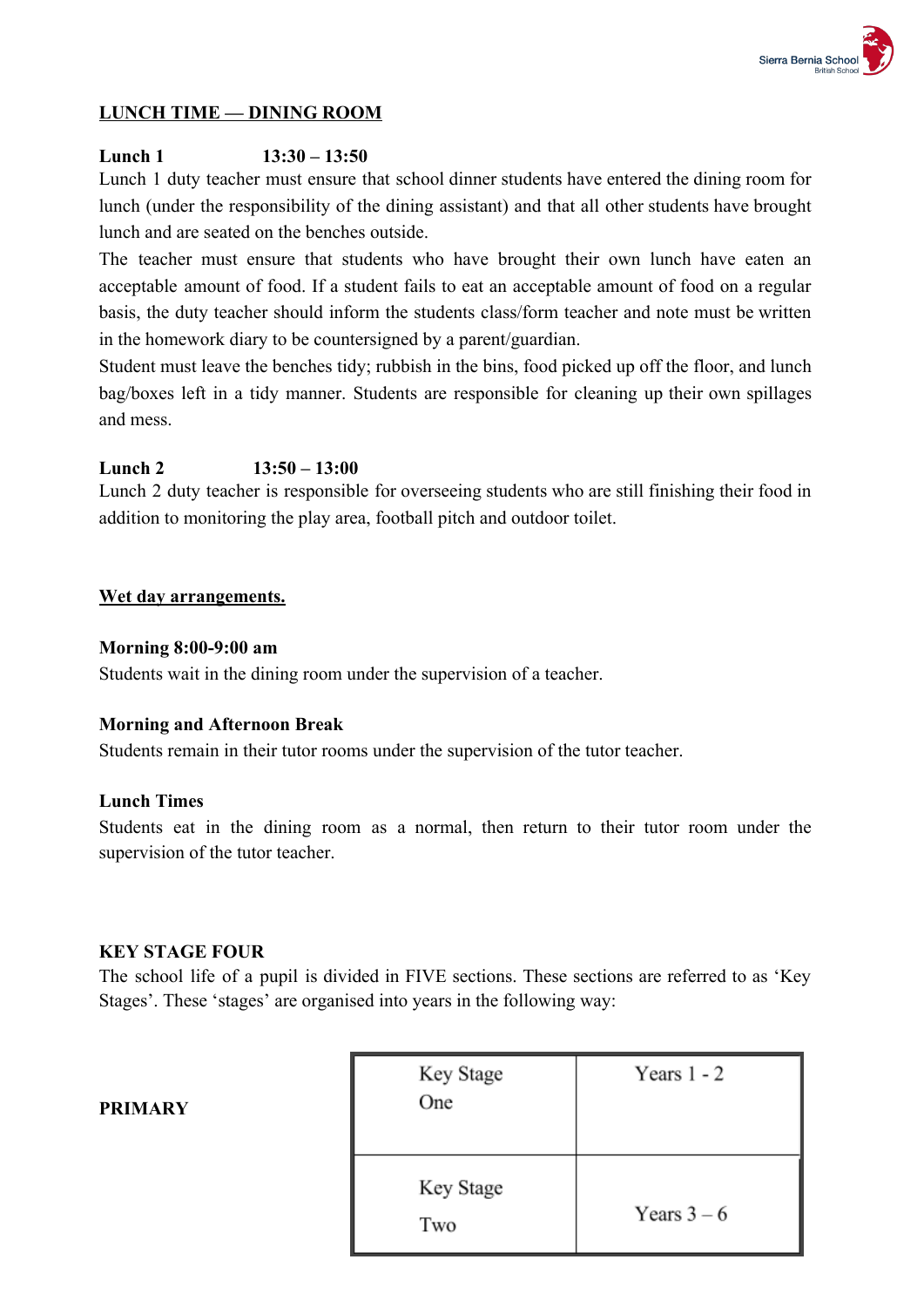

#### **SECONDARY**

| Key Stage<br>Three    | Years $7-9$   |
|-----------------------|---------------|
| Key Stage Four<br>Key | Years 10 & 11 |
| Stage Five            | Years 12 & 13 |

During the two years of KEY STAGE FOUR (Years  $10 \& 11$ ) teachers prepare pupils for an examination that indicates the level they have reached, in that particular subject, at the end of their secondary education. This examination is called IGCSE. It is taken by all Year 11 pupils in England and those who attend British schools throughout the world. Outside of Britain there are approximately **324,000** candidates presented for this examination in over **124** different countries.

#### **USEFUL INFORMATION**

This booklet provides the details of the courses that the students will be following. As always the staff are available to help and explain to parents about the courses and the demands of each subject's syllabus.

The internet is also a very useful resource for parents to get to know the courses the pupils follow. Here are some useful websites:

Edexcel International Examinations - [http://www.edexcel-international.org](http://www.edexcel-international.org/)

BBC (a great resource for parents and pupils): <http://www.bbc.co.uk/schools/>

The school web site: [http://www.sierraberniaschool.es](http://www.sierraberniaschool.es/)

#### **TUTOR GROUPS**

In Key Stage 4 (Years 10 & 11) pupils will have a tutor who will remain with them throughout the two years. This gives the tutors more contact with the students, allowing them to get to know the pupils better and guide them through any difficulties they have over the two year period.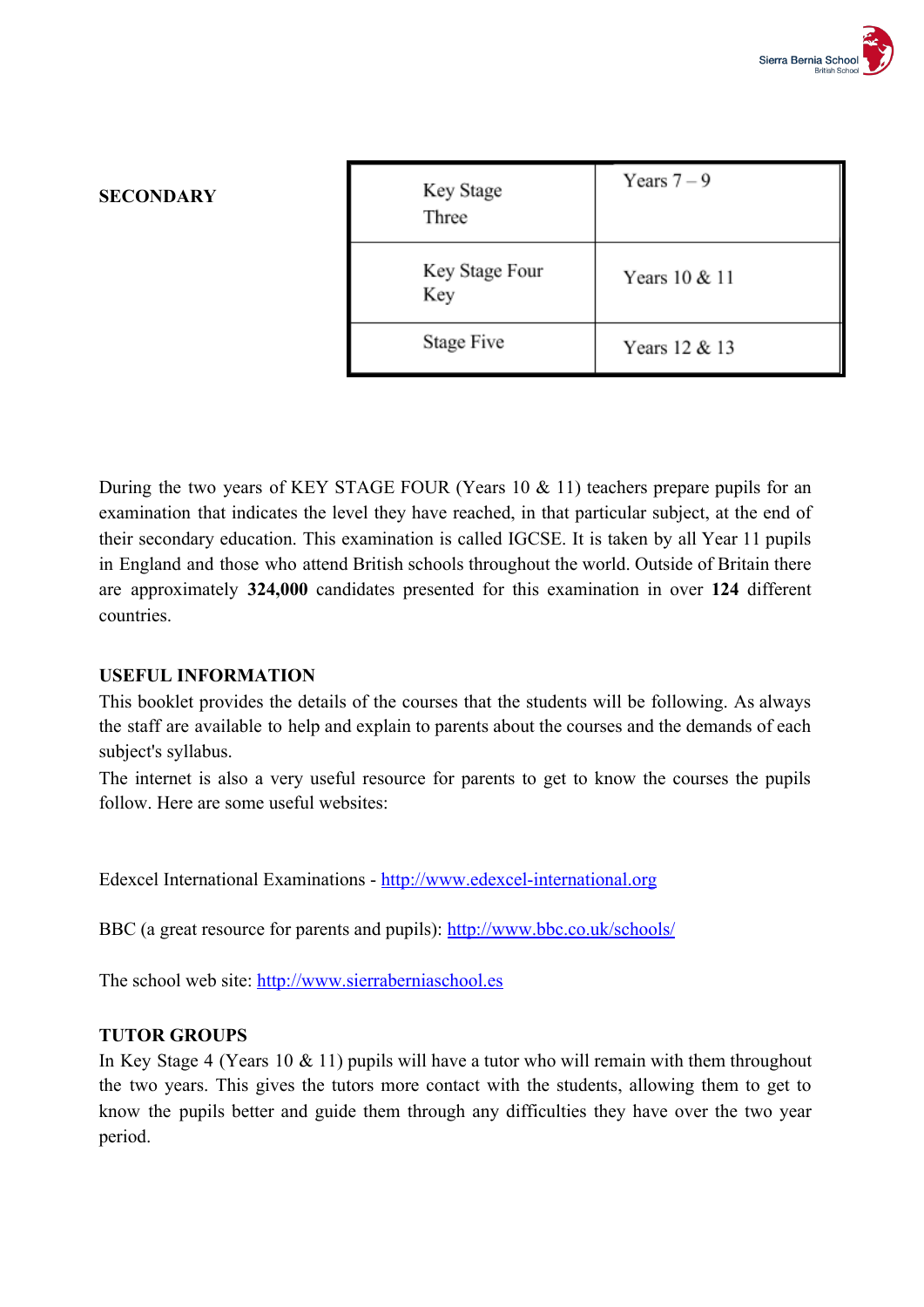

#### **DIARIES**

The diary will still be our main form of communication with parents. We ask parents to sign the diaries on a weekly basis and check over the previous week to see the homework set and any notes/comments from teachers. We would ask that if any teachers make comments to parents, that the parents sign that comment to confirm that it has been read.

#### **PARENTS' MEETING**

The school provides an opportunity for parents to meet and talk to teachers twice per school year. This is a fundamental part of school life and it is important that all parents attend. Apart from these general meetings parents are always welcome to arrange an appointment with the tutor in order to receive information about the pupil's progress or any other queries.

#### **The Secondary Uniform**

#### **Students must wear only the official uniform.**

School polo t-shirt or school shirt. If a student wishes to wear another t-shirt underneath in cold weather, it must be plain white.

The official navy blue school trousers, Bermuda shorts or skirt.

- Plain black or dark blue shoes: moccasins, "*náuticos*" (soft leather shoes) or "*bailarinas*" (flat leather ballet shoes) are allowed and leather sandals may be worn (not flip flops or similar).

An explanatory note from parents is required if there is a reason why your child cannot come in the proper uniform . If for whatever reason, the uniform issue is not resolved within a week of the note being written, another note must be written.

For P.E\*. the sports uniform.

\*A note from home is required if a student needs to be excused from P.E.

#### **Jewellery**

Students may wear a small, common sense amount of jewellery should they wish to. We suggest the following:

- Small discreet earrings
- Simple, discreet bracelets may be worn (maximum 2 per arm)
- Two rings may be worn
- A simple, discrete chain or necklace may be worn

Any type of *body piercing* is prohibited and all jewellery must be removed for P.E. lessons.

#### **Homework Expectations**

At Sierra Bernia School we believe that homework plays an essential role in the curriculum and should be set regularly for all students. It provides an opportunity for students to reinforce and build

upon what they have been learning at school as well as developing skills of independent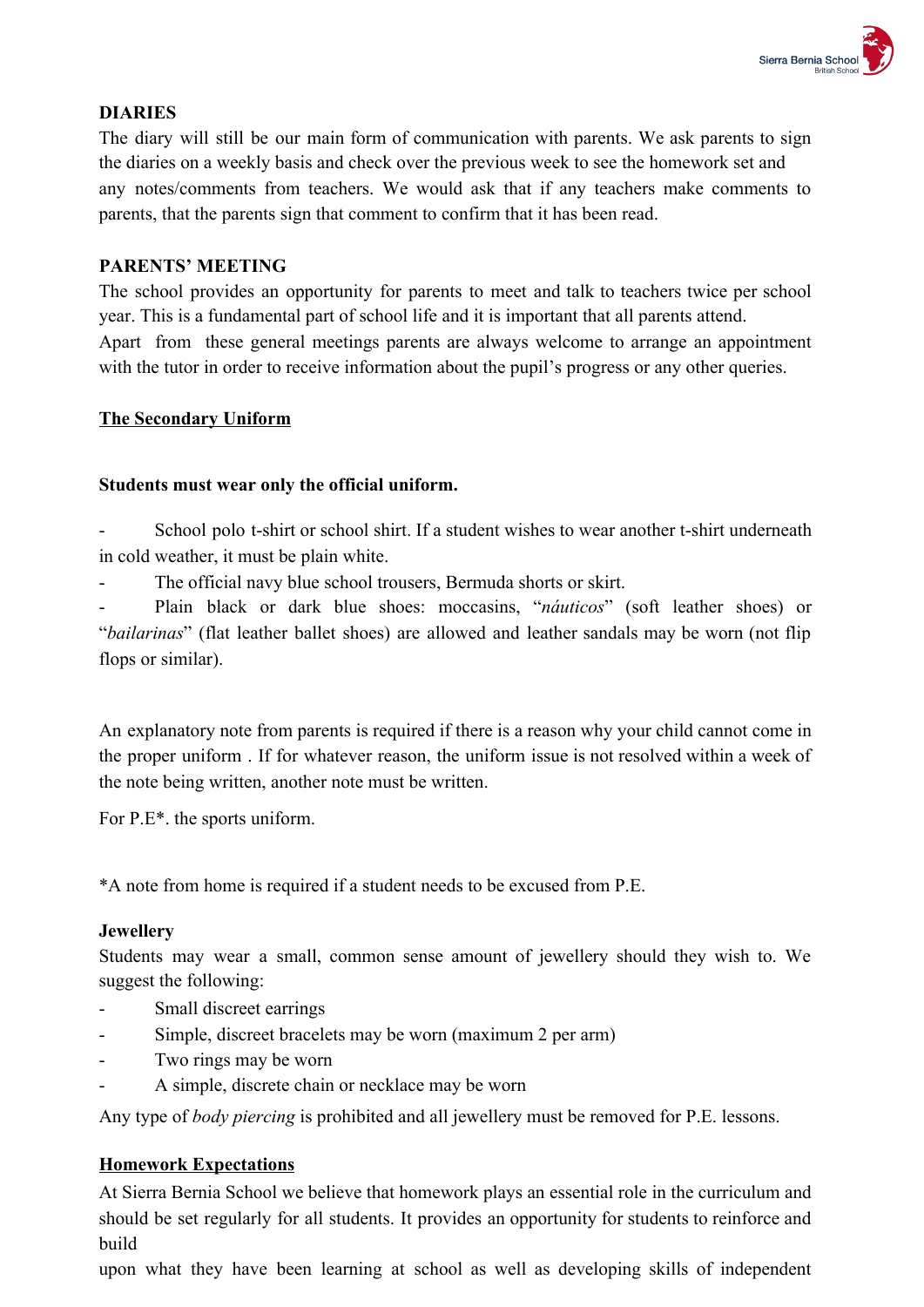

learning and research. The amount of homework given to the student varies from subject to subject and parents often question about the amount of time their child should be spending on homework.

Below is a general guideline that outlines the length of time we expect our students to spend on homework in Key Stage 4. Periodically we also talk to the students to get their views on how much time they are spending on homework and whether they feel they are being overloaded (or not given enough!) We tend to find that on average our students do spend the expected time on their homework.

|                  | <b>EXPECTED</b><br><b>HWK</b><br><b>TIME</b><br>(week)                  |
|------------------|-------------------------------------------------------------------------|
| <b>English</b>   | 1-2 hours (plus reading)                                                |
| French           | 30-45 mins                                                              |
| <b>ICT</b>       | 30-45 mins                                                              |
| <b>Maths</b>     | 30-45 mins                                                              |
| <b>PSHE</b>      | 10 mins                                                                 |
| <b>Science</b>   | 30 mins                                                                 |
| Geograp<br>hy    | 30-45 mins                                                              |
| Span.Leng/Lit    | $30 - 60$ mins                                                          |
| <b>History</b>   | 90 mins                                                                 |
| Art              | 30 mins                                                                 |
| <b>Business</b>  | 15 mins                                                                 |
| <b>Economics</b> | 15 mins                                                                 |
| <b>TOTAL</b>     | <b>HOURS</b><br><b>PER</b><br>$5 - 8$<br><b>WEEK</b><br><b>APPROX.*</b> |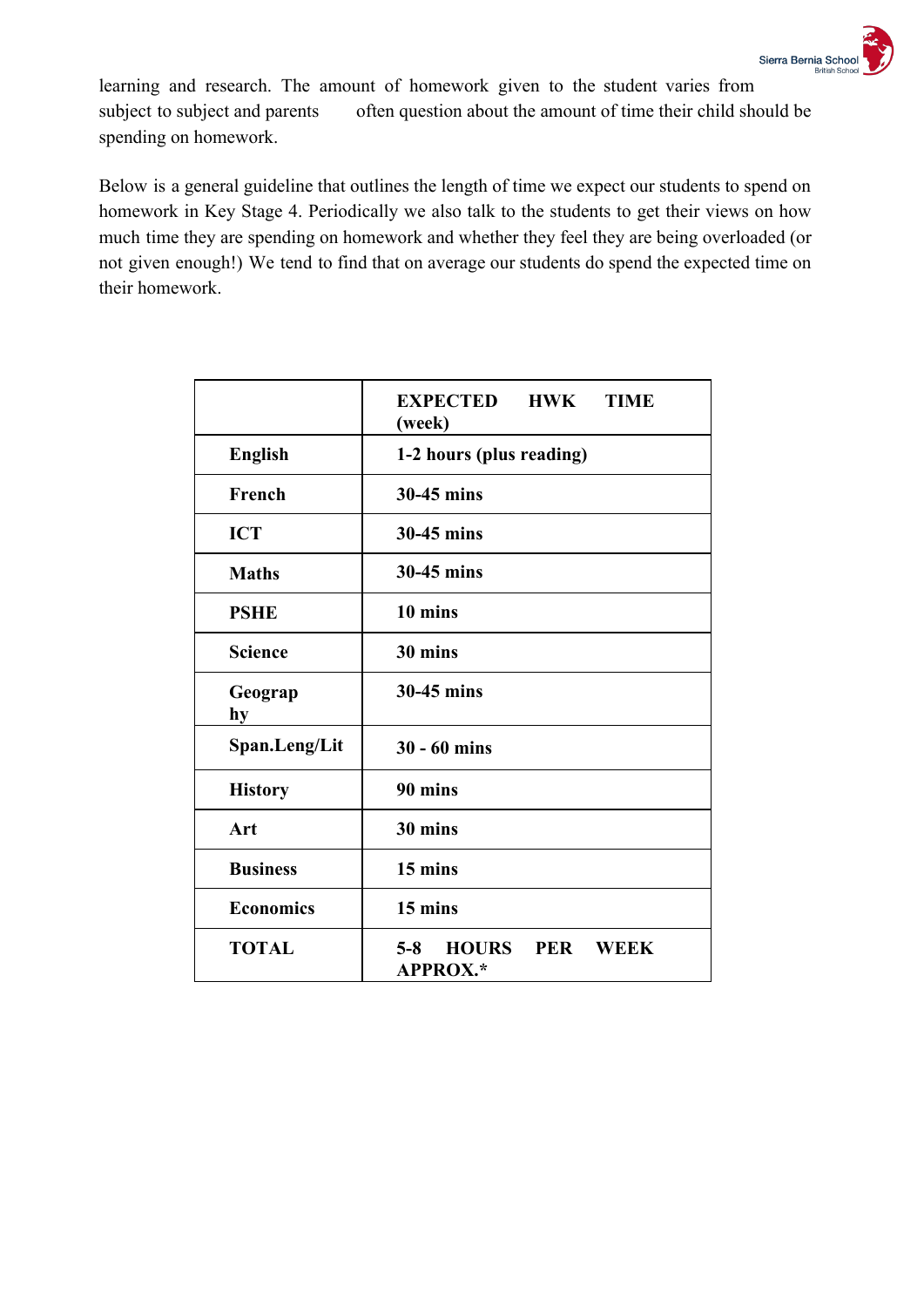

#### **OPTIONS**

Due to the demands of the IGCSE courses pupils need to have more contact time with the subject specialists. Therefore pupils have to 'drop' certain subjects and choose at least 5 subjects that they will study in preparation for the IGCSE examination. For more details of subjects available see section 'Options' in the booklet.

#### **IGCSE**

This current Year 10 will be presented for their IGCSE examinations in May 2017 and these are the examinations taken in England. The cost for each component of an examination is around 100 euros but depends according to the exam and the exam board (Edexcel). Parents will be informed of the cost before students are officially entered.

#### **PUPILS PROGRESS**

During Year 10 and 11, every pupil will have an individual interview with their tutor to discuss their progress, hopes and dreams for the future, any difficulties in subjects and to receive advice. Parents will be informed if any concerns are raised.

#### **Parental Information**

We ask parents to please take note of the following points:

1. Student must not bring toys, sweets, fizzy/energy drinks; chewing gum, jewellery or

money to school. (Sweets and fizzy drinks are allowed, with the teacher's permission on birthdays.)

2. AII student should wear school uniform School sports uniform is also compulsory

for al! children. All clothes should be clearly named.

3. The school office should be informed of any absences.

4. We do not encourage student to bring medicines to school and c1ass teachers are not permitted to administer the same. Medicines are to be

sent to the school office with specific written instructions.

5. There is a Secondary Department behaviour/discipline policy which encourages respect, good manners and acceptable social behaviour to members of

the school community.

6. Students should wait in the infant playground until the bell rings at 9: 00 am

Teachers then accompany students to their classrooms. We encourage parents to ensure their students arrive at school punctually, ready for registration.

7. Many illnesses are contagious and in some cases students should be kept at home and not allowed to mix with others.

a) Colds are infectious from one day before the symptoms start until 3-4 days later.

b) Tummy bugs and gastro-enteritis - the student should be kept at home as long as he/she has any diarrhoea or fever and for 24 hours after vomiting.

c) Conjunctivitis (bacterial) is infectious from when the eye is red, until a day after he starts antibiotics. Viral conjunctivitis is contagious f6r'S-7 days. Students should be kept at home until treatment proves to be effective. ,

Parents should inform the school if a student has any of these illnesses.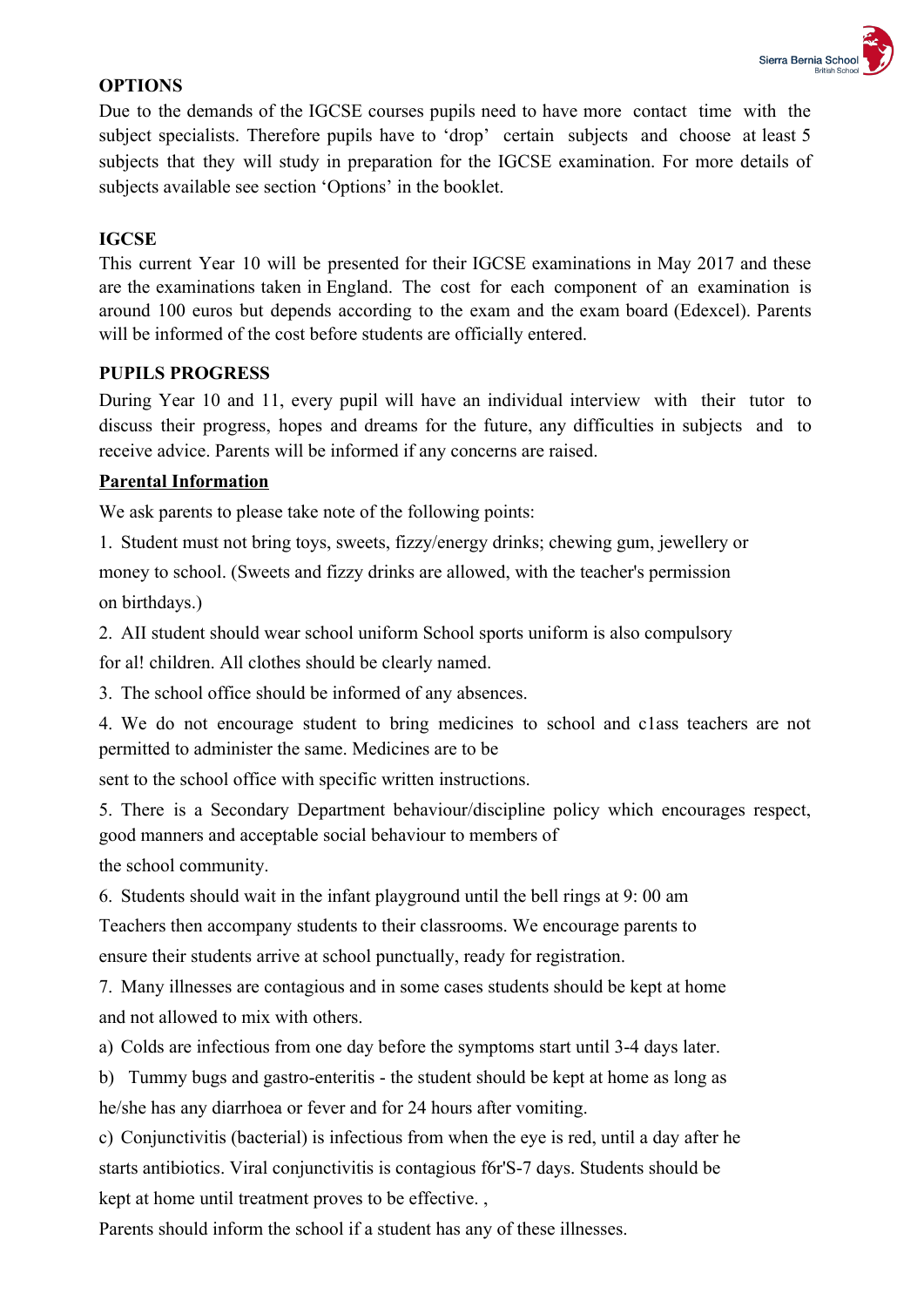

#### **Contact with Parents**

#### **School Reports**

Parents receive reports on their child's progress in the next school term. Each pupil receives a report which signifies their current attainment. By comparing this report with the previous term, this will show how the pupil has progressed from the previous term and how they compare with the expected level of attainment for their year group. They will also receive a grade for effort, progress, organisational and effort to use spoken English. Each term, subject teachers will write a specific comment of advice for improvement. The tutor will then collate the information given by subject teachers into a review of the student's term.

#### **Parent Interviews**

If parents wish to speak to teachers we usually ask the parent to make an appointment.

#### **Parent Evenings**

There is a parent meeting for each year group twice a year. The meetings are held before start the school year. Parents will be informed of the date by email and make an appointment with reception staff. In addition, at the end of the school year there is one day made available for parents to meet with the teaching staff.

#### **Respect for learning**

At Sierra Bernia we believe that everyone has the right to achieve their potential. In order to do this we believe that our students should be clear about the expectations in the classroom and that a

consistent approach is applied to ensuring their ability to learn without distraction. In September 2016 we introduced a policy of 'respect for Learning' which ensures that each student understands the classroom rules and the consequences of breaking those rules. In order to signal to a student that they are breaking classroom rules they are given a *Warning*. A *Warning* is given to a student if he or she is not:

**Ready to learn. Respecting others' right to learn. On-task. Using correct language.**

There is then an incremental escalation policy of the consequences of breaking further classroom rules. This is demonstrated in the diagram below.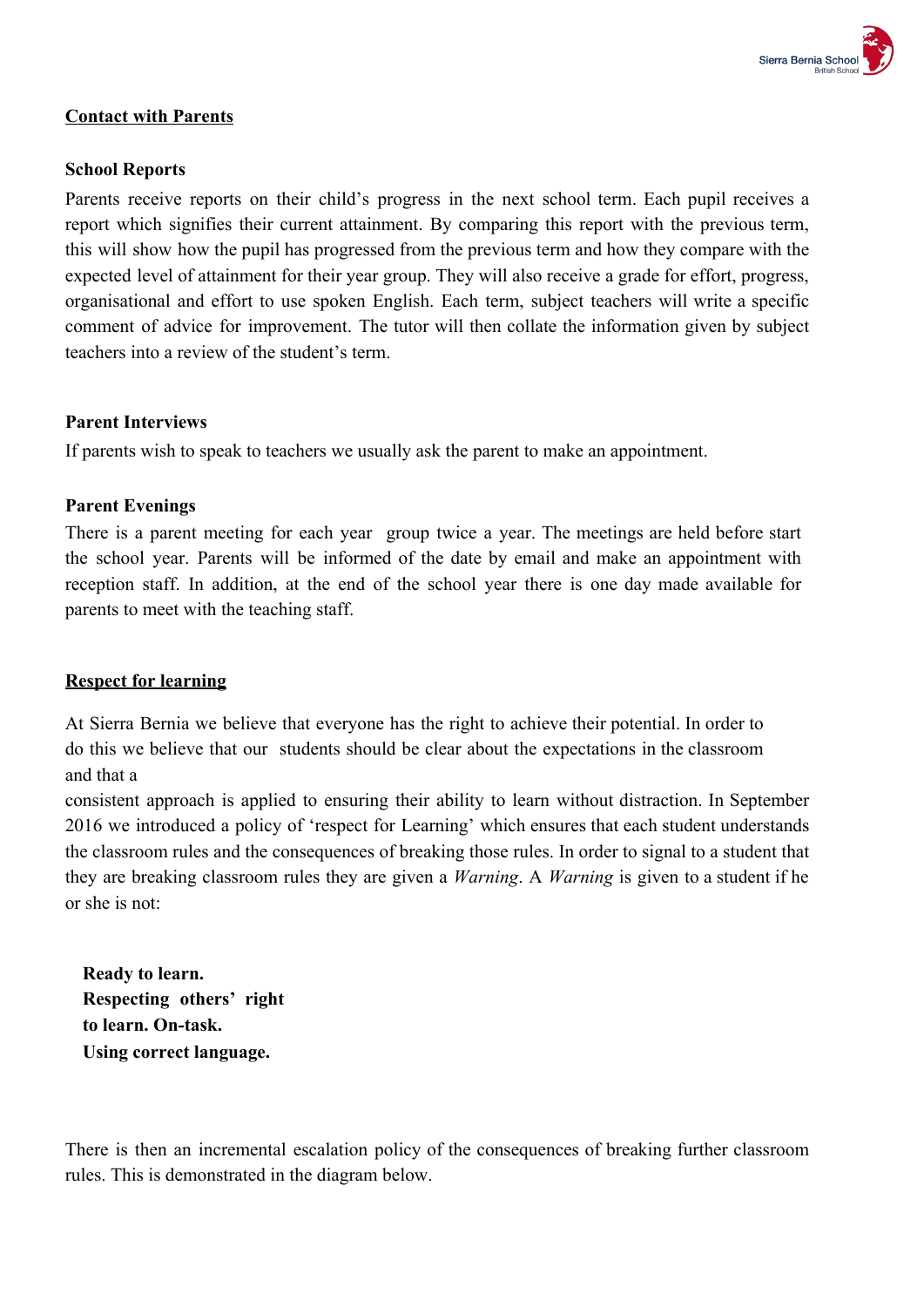

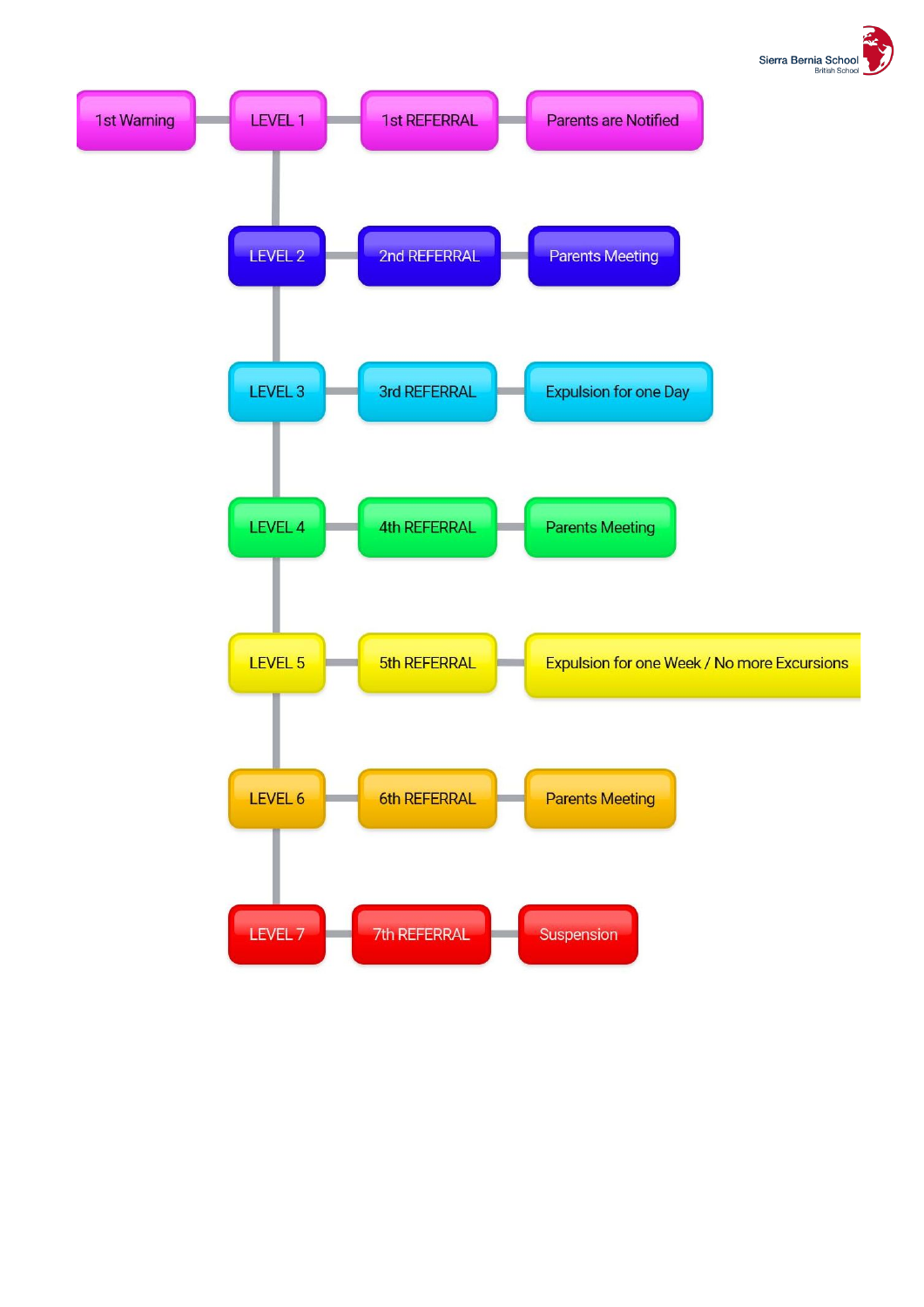

#### **The Secondary Curriculum**

From the academic year 2017-18 all classes in the Secondary school will follow the New National Curriculum, (except key stage 4 English, mathematics and science, which will follow in the next academic year). Classes consist of 2 or 3 year groups and care must be taken to ensure that students are studying at their correct year levels.

#### **Suggested timetable allocation**

The Secondary day is divided into 7 periods, 50 minutes lessons:

| 5 English    | 5 Mathematics | 5 Spanish | 6 Science             |
|--------------|---------------|-----------|-----------------------|
| $2*$ History | 3* Geography  | $2*$ ICT  | 2 Art, $D&T$          |
| 2 Sports     | $2*$ MFL      | l PSHE    | 3* Business/Economics |

#### **ASSESSMENT AND RECORD KEEPING IN THE KS4 DEPARTMENT**

Continual assessment should form part of all teachers work, giving a basis to make the decisions on the subsequent work for class teaching. Thus demonstrating what a pupil has learned and mastered but also to help us plan effectively the next steps in the pupils 'learning. This should enable both teachers and parents to ensure that the pupils is making adequate progress.

Assessment will be part of the on -going activities in the classroom by observing what the pupils do or what they produce. The majority of assessment activities will arise out of the normal teaching situation. Assessment will not fragment or hinder the pupils´learning but will help to form it. This assessment may be recorded in individual ways but all teachers are required to keep records on children's´individual progress within their mark book/ assessment file. It is useful to support theses records with significant examples of work.

Teachers should use appropriate assessment approaches that:

- Allow for different learning styles and ensure that pupils are given the chance and encouragement to demonstrate their competence and attainment through appropriate means.
- Are familiar to the pupil and for which they have been adequately prepared.
- Use a materials which are free from discrimination.
- Provide clear and unambiguous feedback to pupils to aid further learning.
- A copy of each student´s SPINS is passed on to a new teacher when a child changes class. The experience a student has had with another teacher is relevant and should be referred to by succeeding teachers

Apart from the curriculum, the teachers can access to different websites like:

https://www.tes.com/teaching-resource/assessing-pupils-progress-app-in-english-6089433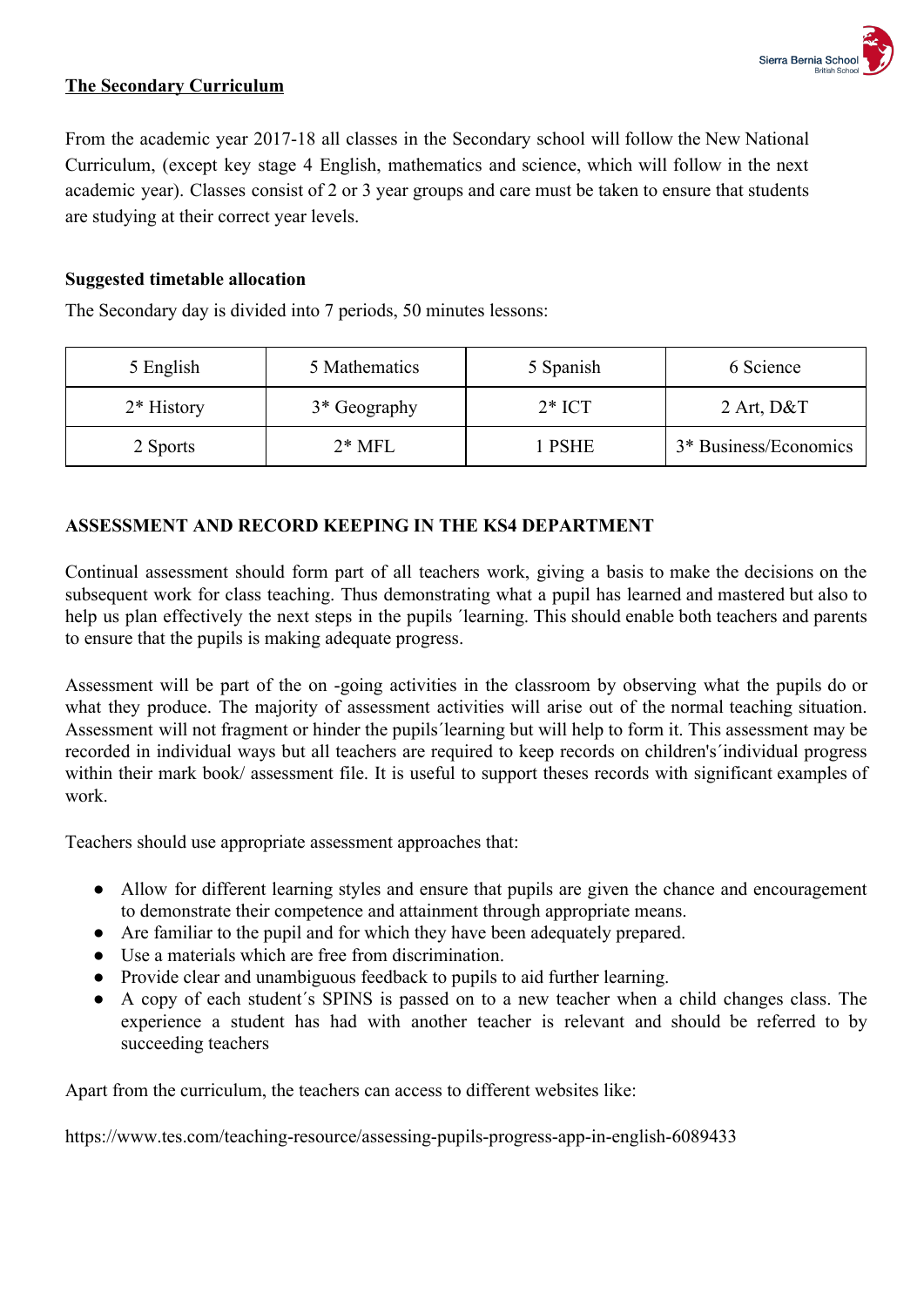

# **ENGLISH LANGUAGE & LITERATURE**

#### **Aims**

- to enable students to communicate accurately, appropriately and effectively in speech and writing;
- to enable students to understand and respond appropriately to what they hear, read and experience;
- to encourage students to enjoy and appreciate variety in language;
- to explore ideas and areas of universal human concern, thus leading to a greater understanding of themselves and others.

### The IGCSE examinations:

Students are prepared for the following IGCSE examinations:

IGCSE First Language English (B) 3 Hour Exam IGCSE English Literature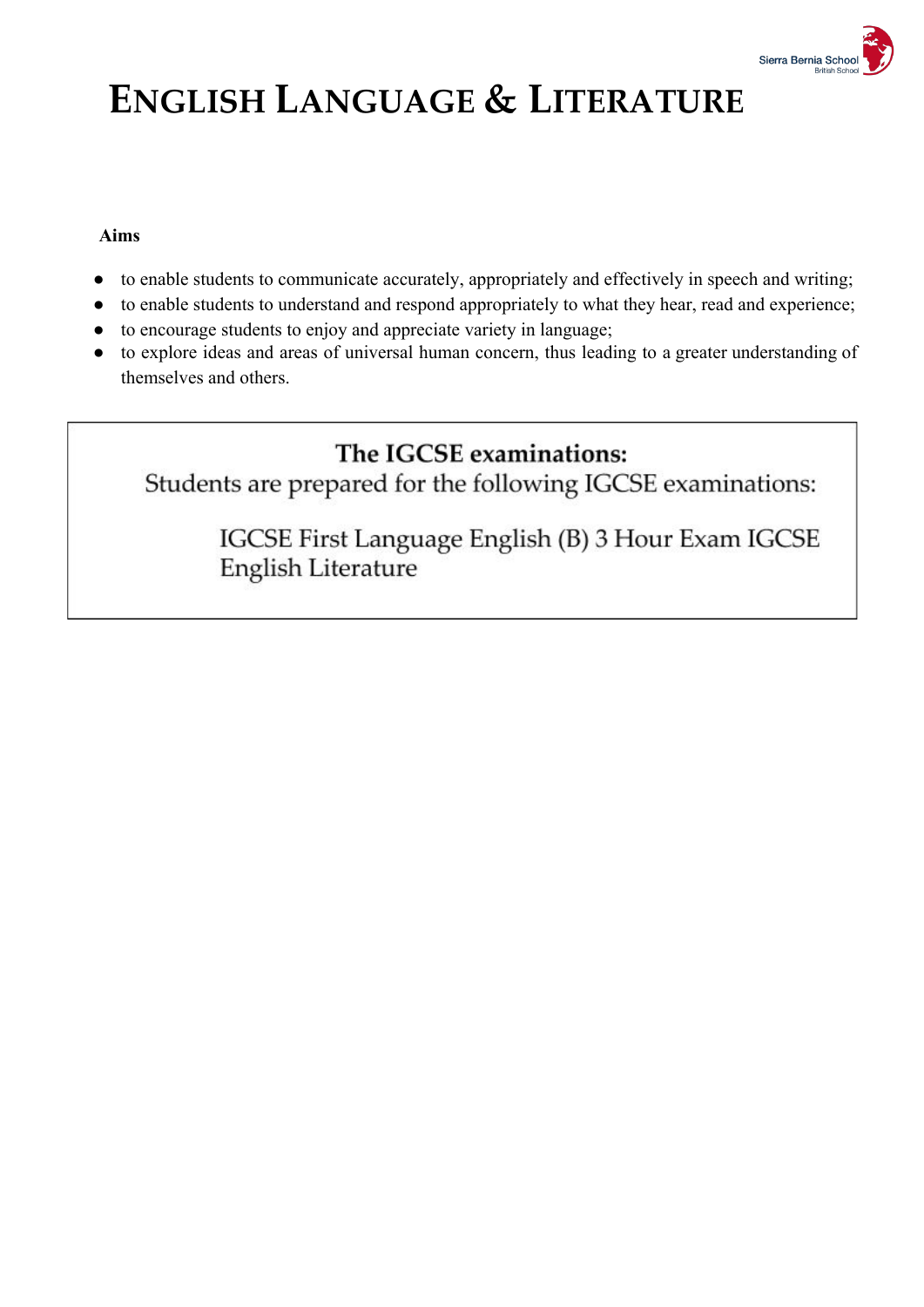

In Key Stage 4 English students are divided into smaller teaching groups with targeted support where necessary. By the end of Year 11 the students will have been prepared for the IGCSE English Specific Edexcel Board. It is imperative that students produce their best work in order to achieve the best

possible grade for their IGCSE exam.

#### **Homework**

Students will normally receive TWO pieces of homework **per week** Year 11 Students are expected to practise past papers.

#### **What can I do to help my child?**

Parents can motivate their children by taking an interest in their child's learning, looking over their work and talking to them about their progress. Students need as much exposure to English as possible outside of school. English DVDs or videos are excellent for improving listening skills. They should read approximately one book a month. Teachers can help students to choose appropriate reading books if necessary. Finally, the internet provides students with many useful websites, for example:

[www.bbc.co.uk/bitesize](http://www.bbc.co.uk/bitesize) [www.learn.co.uk](http://www.learn.co.uk/) [www.englishresources.co.uk](http://www.englishresources.co.uk/) Teachit.com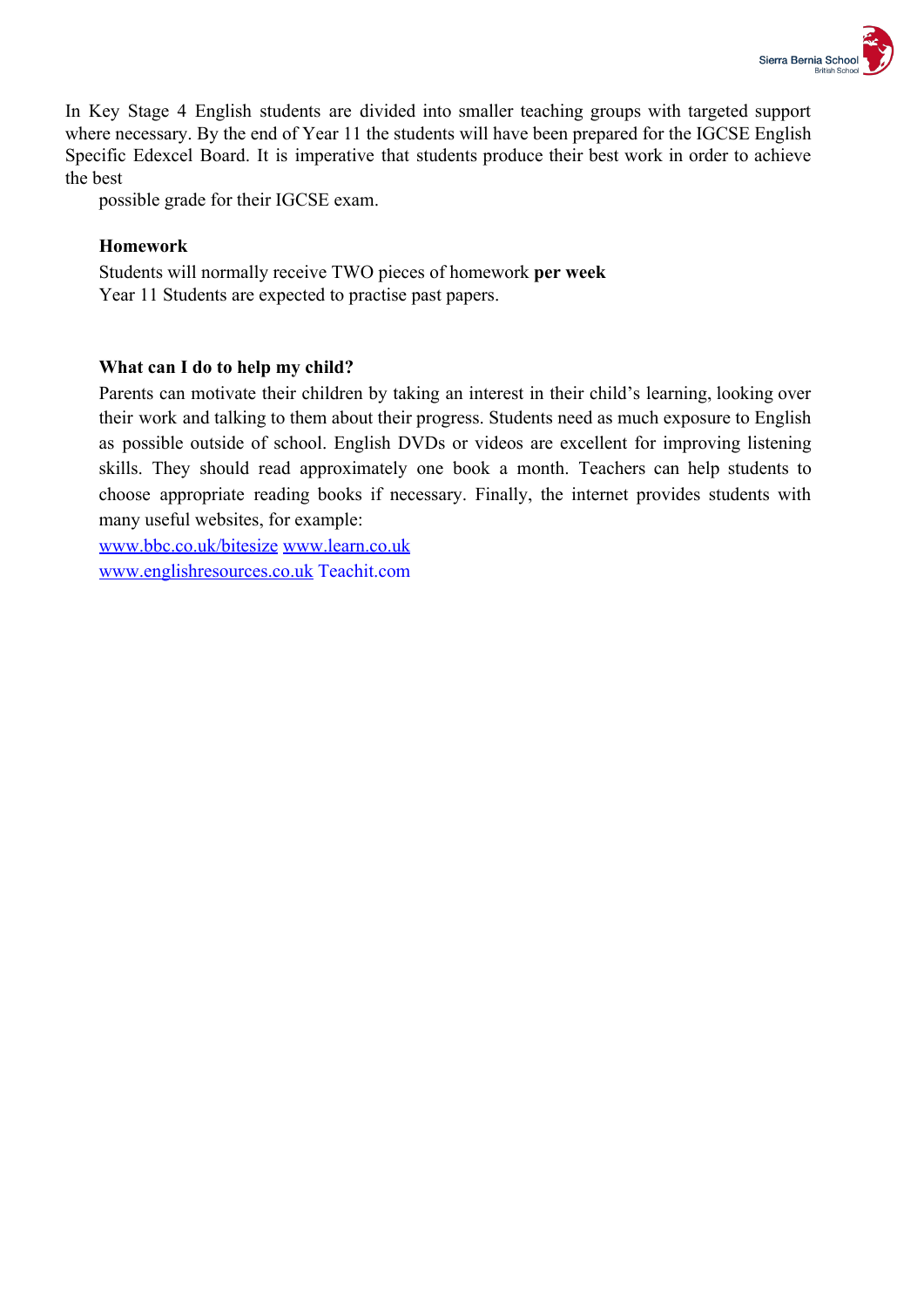

# **MATHEMATICS**

#### **Description**

Pupils in Years 10 and 11 are prepared for the Edexcel Exam. There is no coursework element and the final assessment is in the form of TWO written exam papers (both with calculator) in the *Extended* curriculum. The *Extended curriculum is targeted at grades A\* to C. The aim of the Mathematics Department is to enter all students for this exam. All exam papers are externally marked.*

Both pages carry 50 % weightage.

#### **Textbooks**

All pupils will use the *Oxford Essential Mathematics for Cambridge IGCSE Extended* textbook throughout the two years of the course. It is recommended that they also purchase a revision guide too. We recommend the *Hodder and Stoughton IGCSE Revision Guide for Mathematics* but there are a number of others available.

#### **Assessment**

Students in Key Stage 4 are tested regularly using a similar format to the Edexcel examinations. The aim is to complete the syllabus towards the middle of the second term in Year 11 to allow for plenty of revision and past exam paper practice.

#### **Aims and Objectives of the Course**

Successful Mathematics students gain lifelong skills, including:-

- 1. The development of their mathematical knowledge,
- 2. Confidence by developing a feel for numbers, patterns and relationships,
- 3. An ability to consider and solve problems and present and interpret results,
- 4. Communications and reason using mathematical concepts,
- 5. A solid foundation for further study.

All candidates will study the following topics:

- 6. Number
- 7. Algebra
- 8. Geometry
- 9. Co-ordinate geometry
- 10. Trigonometry
- 11. Transformations
- 12. Probability & Statistics
- 13. Calculus
- 9. Vectors
- 10. Functions
- 11. Sets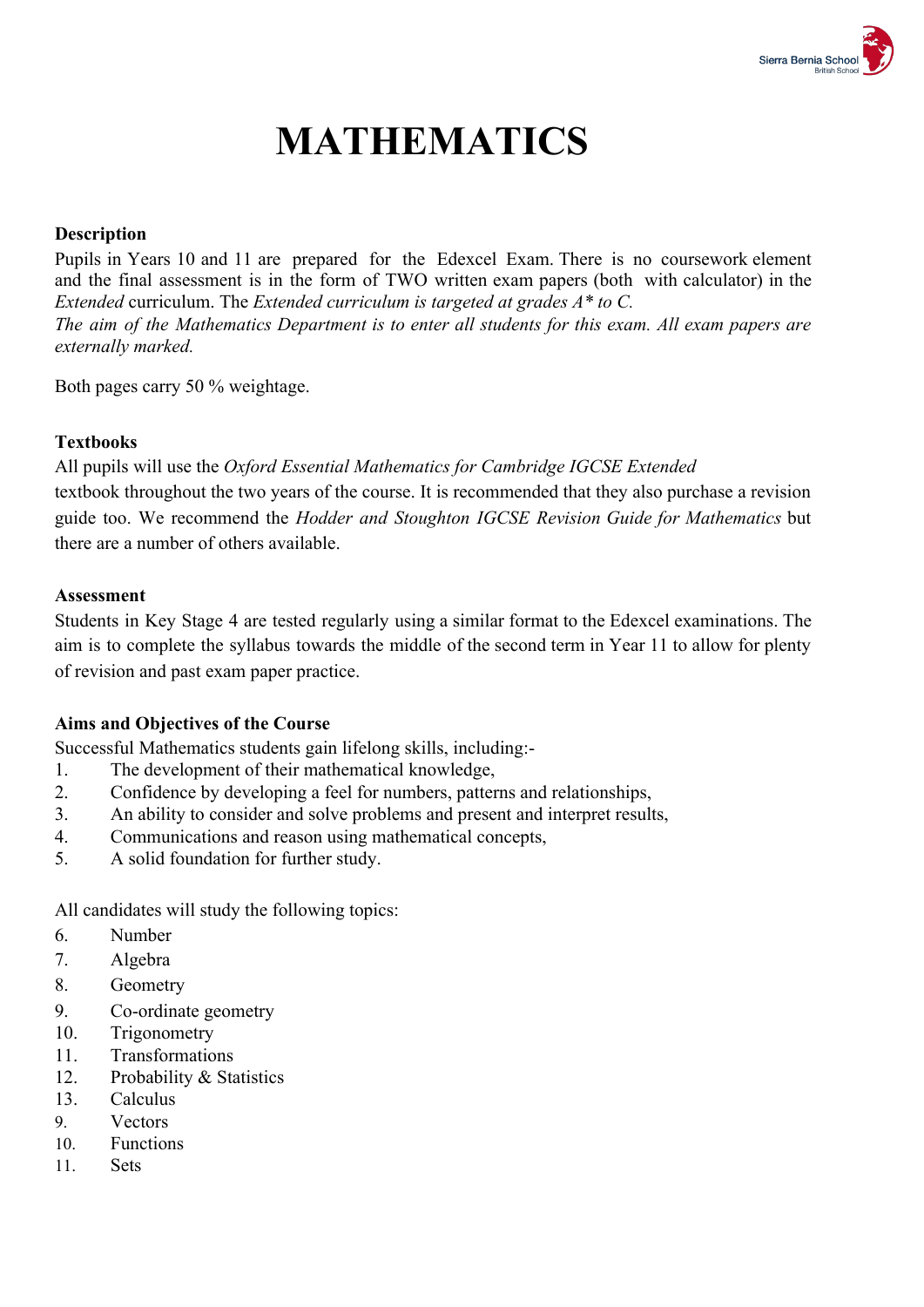

#### **Homework**

Homework will generally be set twice a week and should take about an hour to complete. Students should never say they have "no homework" as in KS4 there is always revision to be done. The students should take responsibility for reviewing and repeating exercises, especially if they have not fully understood the topic.

Please refer to the list of useful websites and encourage your child to visit them regularly, no matter which topic they are currently studying in class.

#### **Equipment**

Students are expected to be responsible for bringing the correct equipment to every Maths lesson. The following are essential items:

Pen (black or blue) Pencil

Ruler with centimetres Rubber Protractor Compass set

Exercise book Text book Scientific calculator

Programmable calculators (such as the Casio FX-82 or FX-115 range) are not allowed for the final exams. We recommend the Casio FX-85 range and your child's Maths teacher can advise further on this. It is particularly important that each student becomes familiar with the functions of his/her own Casio calculator.

#### **Other Useful Websites**

[www.cimt.plymouth.ac.uk/projects/mepres/allgcse/allgcse.htm](http://www.cimt.plymouth.ac.uk/projects/mepres/allgcse/allgcse.htm) [www.bbc.co.uk/bitesize](http://www.bbc.co.uk/bitesize) [www.studymaths.co.uk](http://www.studymaths.co.uk/) [www.mathsrevision.net/gcse](http://www.mathsrevision.net/gcse) [www.s-cool.co.uk](http://www.s-cool.co.uk/) [www.cie.org.uk](http://www.cie.org.uk/) Physics and Maths tutor ixl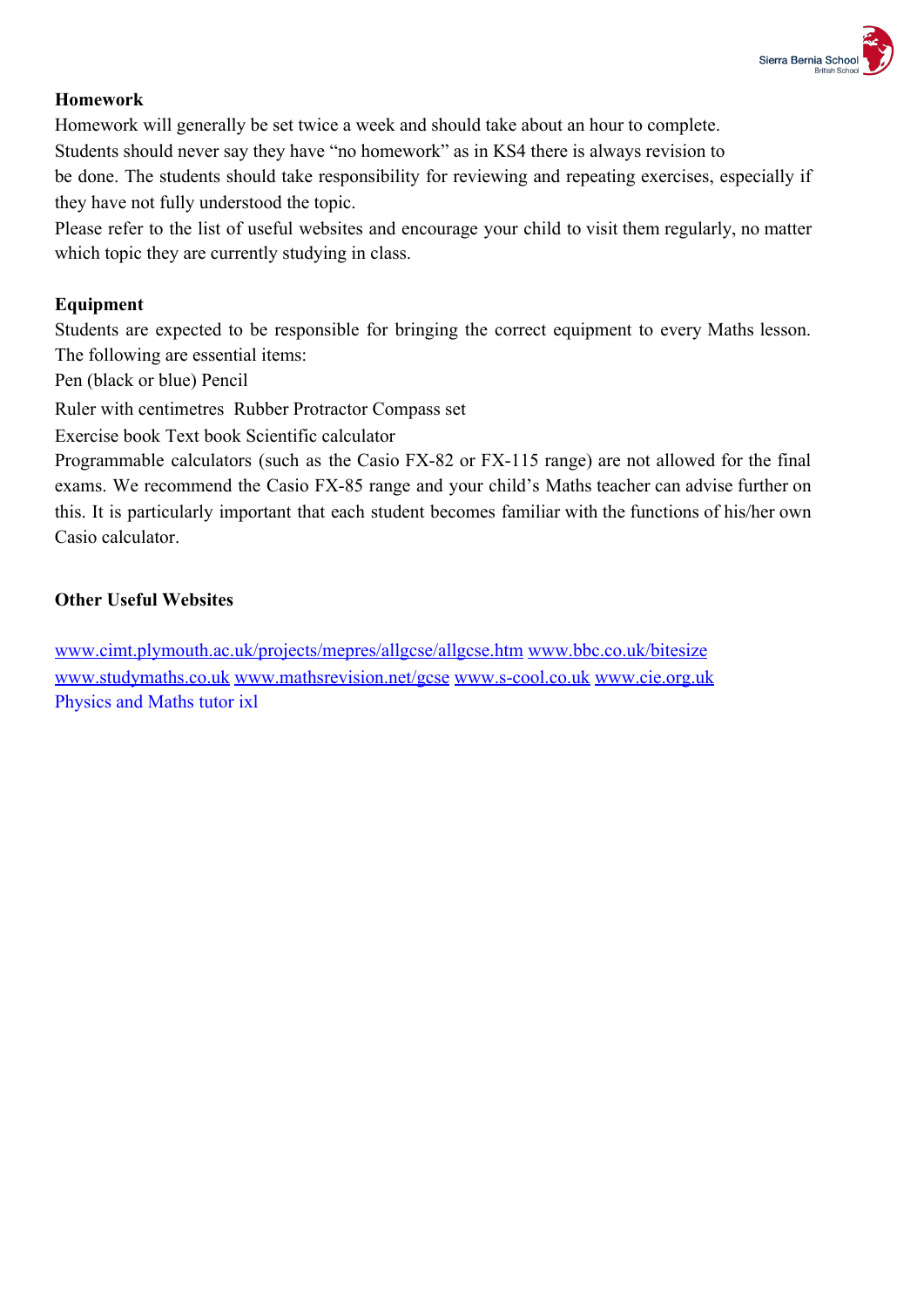

### **SCIENCE**

### **COORDINATED SCIENCE (DOUBLE AWARD)**

All students in Year 10 and Year 11 will follow the IGCSE **Double Award Coordinated Science** Syllabus. The course is designed to provide a valuable educational experience, through the study of experimental and practical science, whether or not they go on to study science beyond this level. The course is designed to enable students to acquire understanding and knowledge of the concepts, principles and applications of biology, chemistry and physics.

Emphasis is placed on learning by enquiry, and practical work forms a significant part of the course.

#### **Homework**

Homework is regarded both as an essential extension of class work and as a means to promote independent study. Year 10 and Year 11 students are expected to do a minimum 30 minutes of Biology, 30 minutes of Chemistry and 30 minutes of Physics each week.

#### **Performance Assessment**

Homework, topic tests and periodic examinations (including practical examinations) will provide teachers with opportunities to assess performance and monitor progress.

#### **External Assessment**

All students will be entered for the following papers:

- **1. Bio Paper 1**
- **2. Chem Paper 1**
- **3. Phsy Paper 1**

#### **Progress into Year 12**

Given the big step up from IGCSE Coordinated Science to Advanced Level Biology, Chemistry and Physics, students intending to study science courses in Year 12 may be asked to sit an internal entrance examination to assess their suitability for such courses. These entrance examinations will take place at the end of Year 11 when the external IGCSE examinations have finished.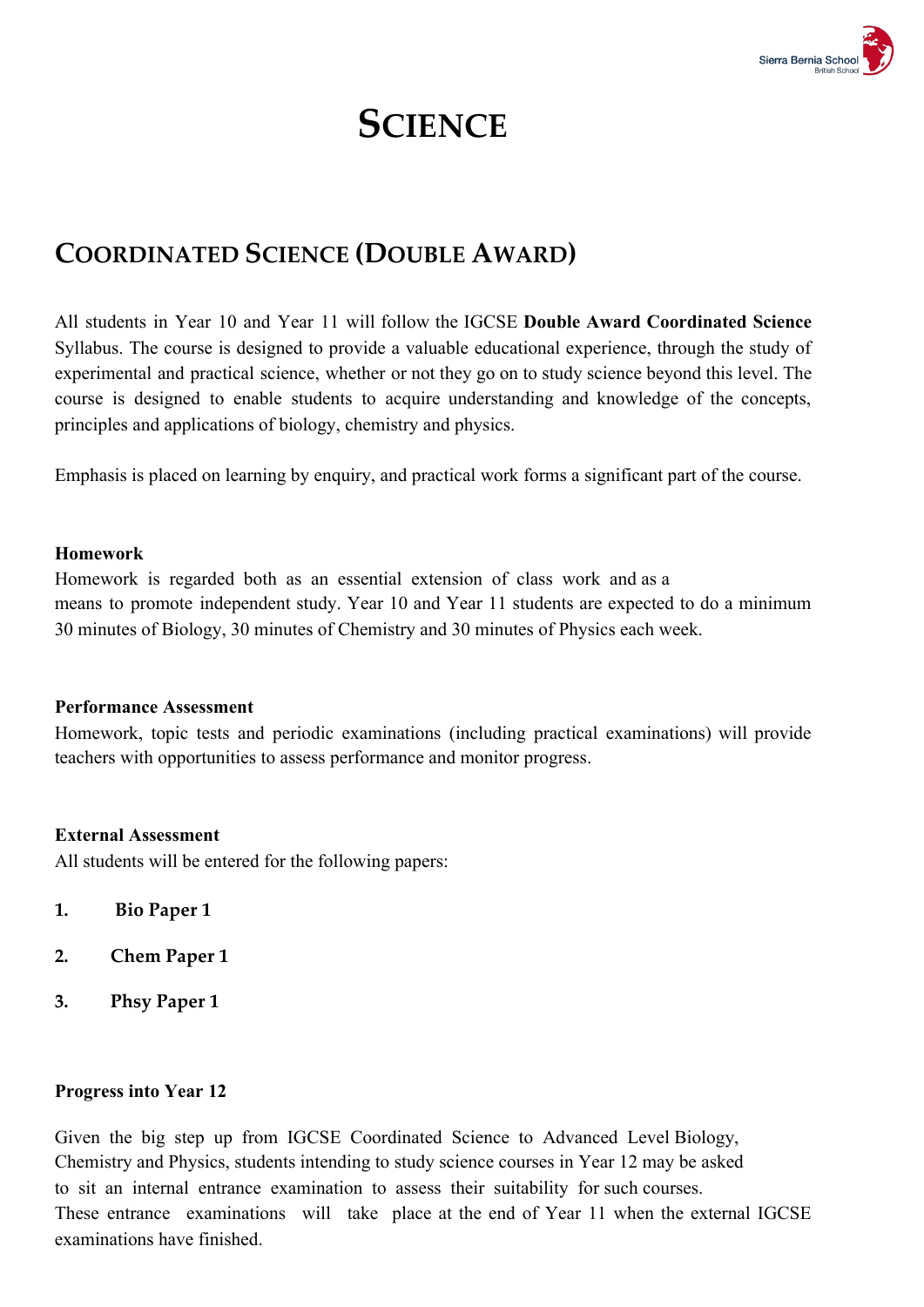

#### **General Expectations**

By the end of Key Stage 4/Year 11, pupils should be able to:

**1.** Plan simple investigations, distinguishing between Independent, dependent and control variables and understand the need for a fair test.

**2.** Decide on the extent and range of data to be collected and the techniques, equipment and materials to use.

**3.** Use a wide range of equipment and materials appropriately and safely.

**4.** Produce a simple risk assessment.

**5.** Make a range of observations and measurements, including the use ICT for data logging, to an appropriate degree of precision.

**6.** Understand the difference between qualitative and quantitative data.

**7.** Record observations, data and results in the following ways: Drawings Diagrams Tables Charts and graphs

**8.** Identify and explain patterns or relationships in data.

**9.** Perform calculations and present results of calculations to the appropriate degree of accuracy.

**10.** Use observations, measurements and data to draw conclusions and link conclusions to predictions.

**11.** Use scientific knowledge and understanding to explain and interpret results and conclusions.

- **12.** Evaluate methods and suggest any possible improvements.
- **13.** Work effectively within a team during practical work.
- **14.** Present all work in an appropriate and acceptable format.
- **15.** Use a wide range of scientific, technical and mathematical language.
- **16.** Use appropriate symbols and conventions, including S.I. units and balanced equations.
- **17.** Understand the meaning of keywords in science questions.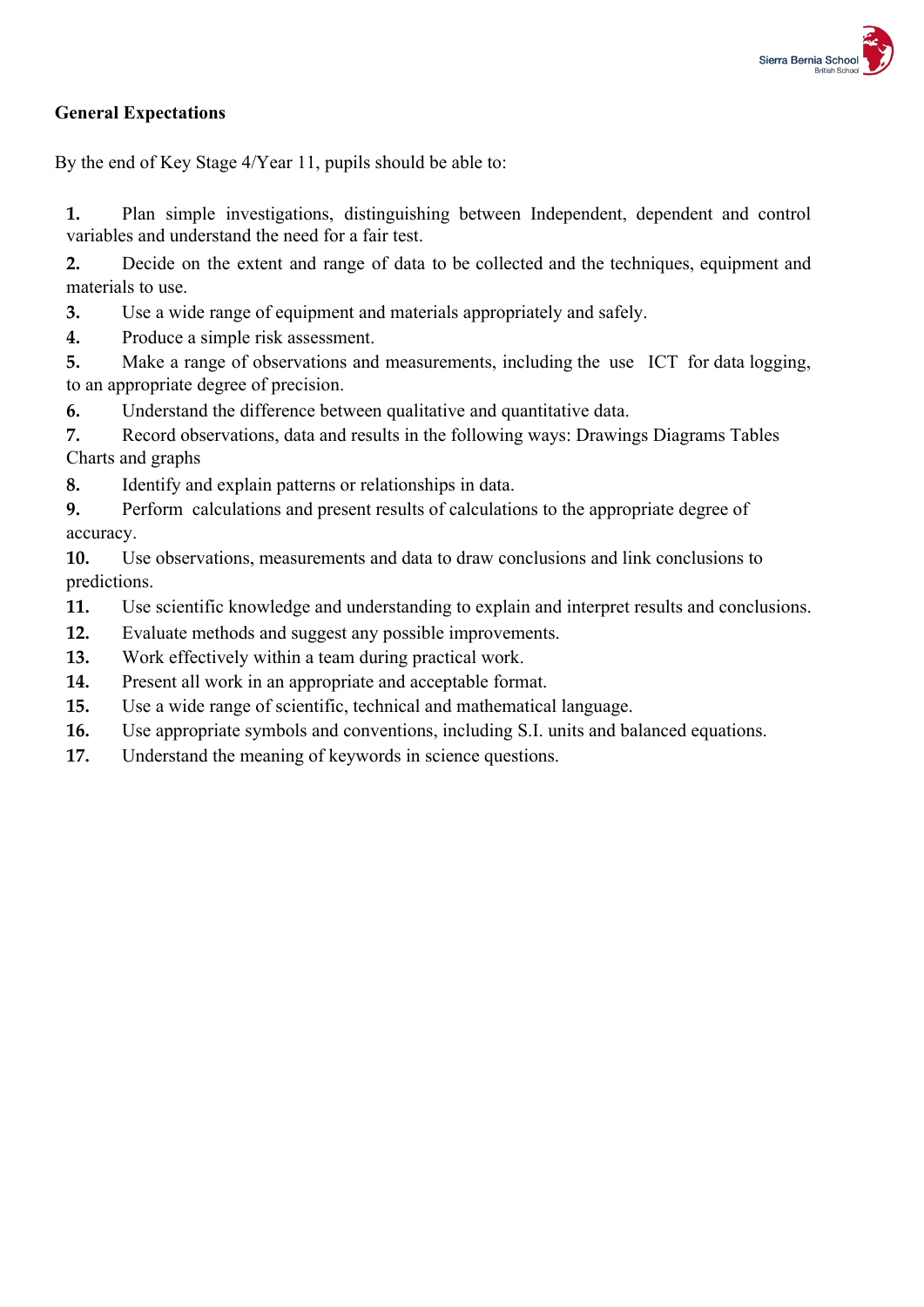



## **FRENCH**

In Year 10 & 11, students consolidate and build upon what they have previously learned in Year 7-9, culminating in the IGCSE Foreign Language French Examination at the end of Year 11. Topics include: *School, Home life, Family and Relationships, The World of Work, Holidays and Travel, Free Time and Hobbies.*

#### **Our Aims**

- To provide an enjoyable and stimulating language learning experience for students of all levels of ability.
- To develop the ability to use French effectively to communicate both within and outside the language classroom.
- To establish competence in the four key skills: Speaking, Listening, Reading
- $\bullet$  and Writing all of which will be examined at IGCSE level
- To develop a knowledge and understanding of French speakers throughout the world. To establish skills and awareness of the language learning process which will facilitate the learning of other languages.
- To promote a range of learning styles, including collaborative work and independent learning.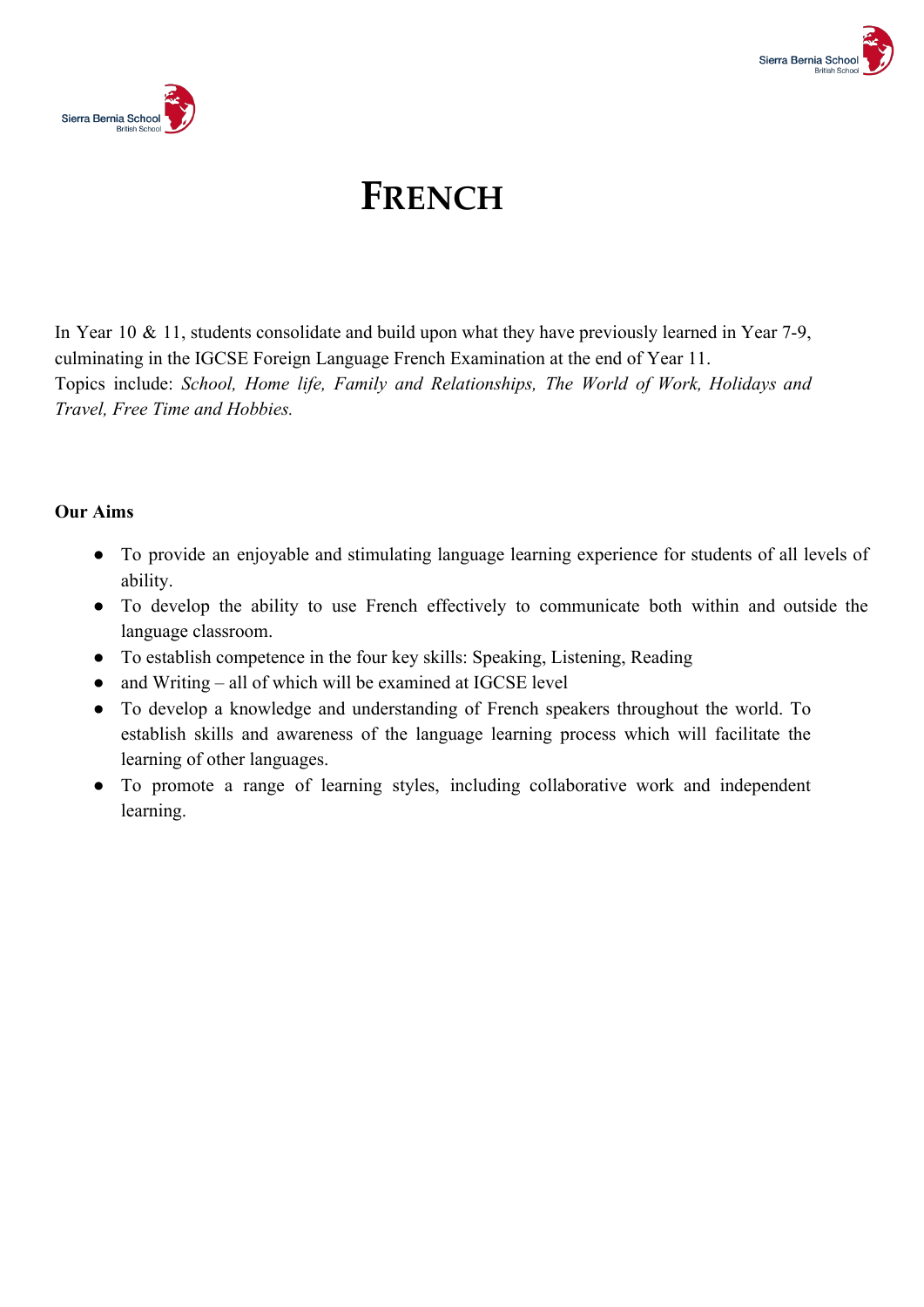

#### **Resources and Materials**

We use many resources including: photocopies, Moodle listening material, songs, poems, videos, DVD's and other visual aids. The use of Information Technology and the Internet have endless possibilities for language learning and their use is encouraged where appropriate. The majority of every lesson is conducted in French.

|              | The IGCSE Examination |                                                              |
|--------------|-----------------------|--------------------------------------------------------------|
| 1. SPEAKING  | 25%                   | two role plays, a presentation<br>and conversation in French |
| 2. READING   | 25%                   |                                                              |
| 3. LISTENING | 25%                   |                                                              |
| 4. WRITING   | 25%                   | 3 written responses                                          |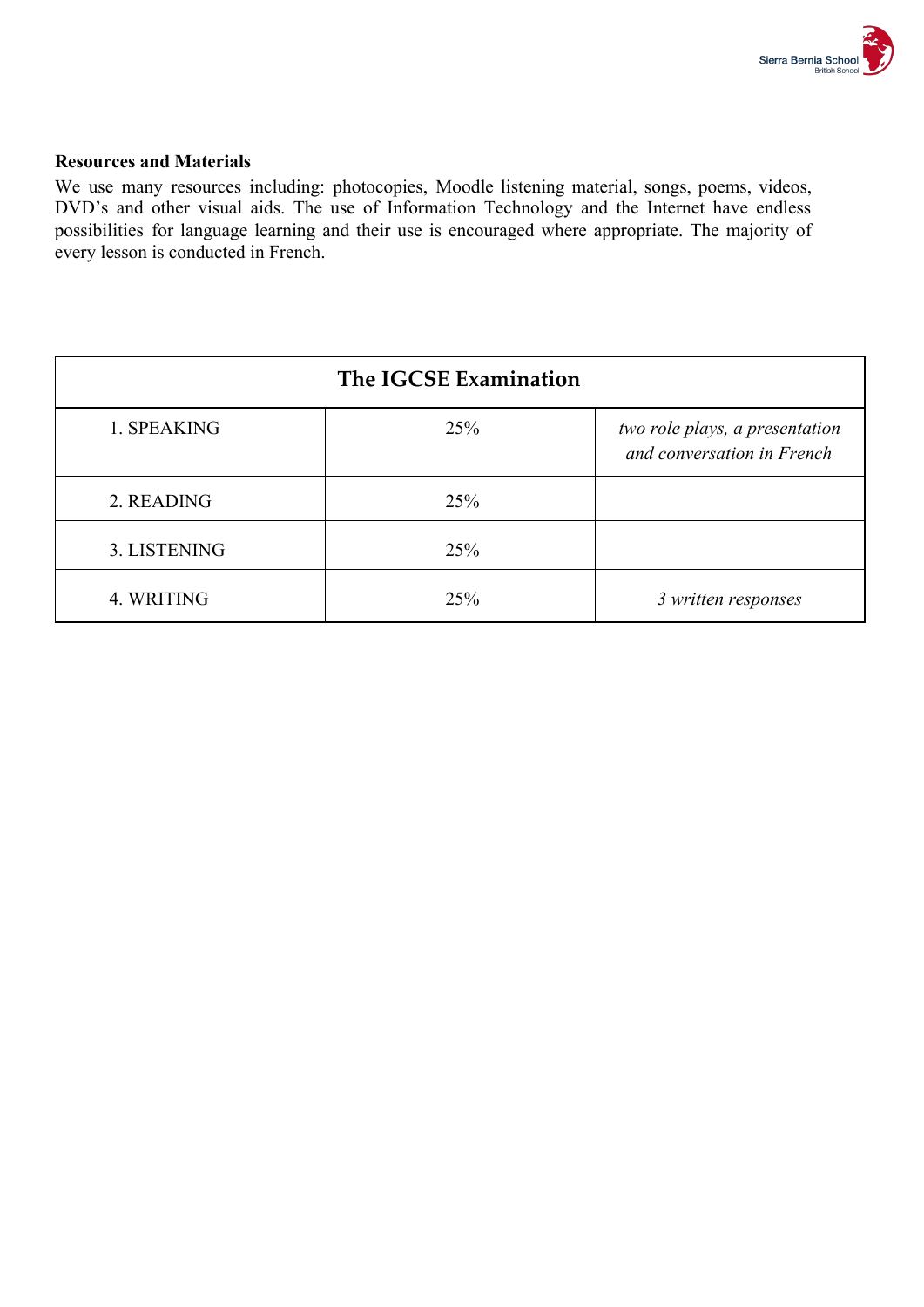

#### **Homework**

Each week students will normally receive a written homework and/or a learning homework for French. In addition, we strongly recommend that pupils revise French independently on a regular basis (e.g. 15 minutes of revision of work 3 times a week or making visual aid to help consolidate vocabulary or grammar). Students could read simple books or magazines in

French, try and watch DVDs in French, and course there are many useful web sites for French learners.

#### **What can I do to help my child?**

Parents can motivate their child by taking an interest in their child's learning. It is a good idea to help the child to revise for tests (regardless of their own ability in French!), taking an interest in their child's homework and class work. Ideally, they might take their child to a French speaking country and encourage the child to practice French whenever possible.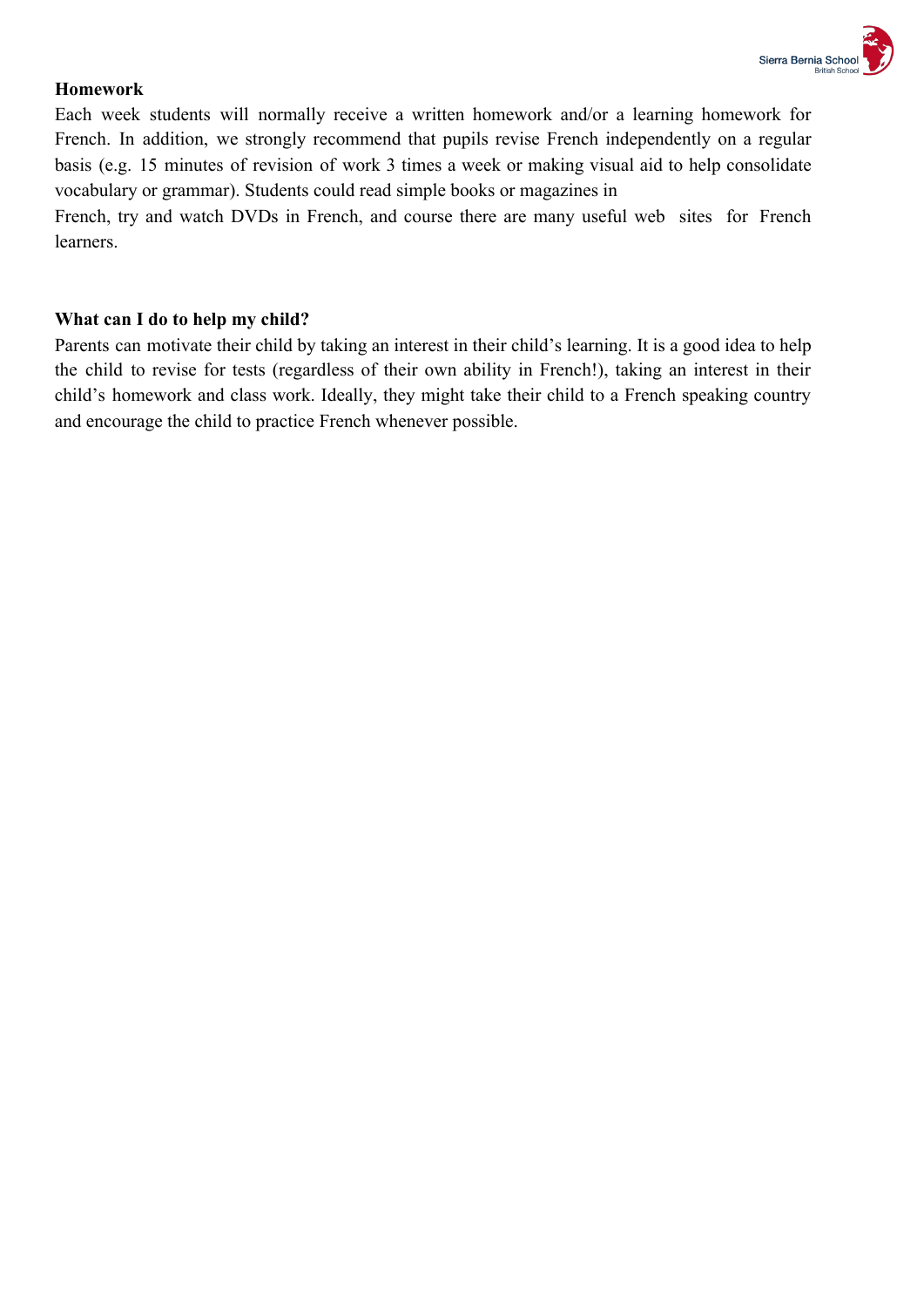

# **OPTIONAL SUBJECTS**

Students must choose THREE subjects:

Business/Economics or Geography ADT or History French or ICT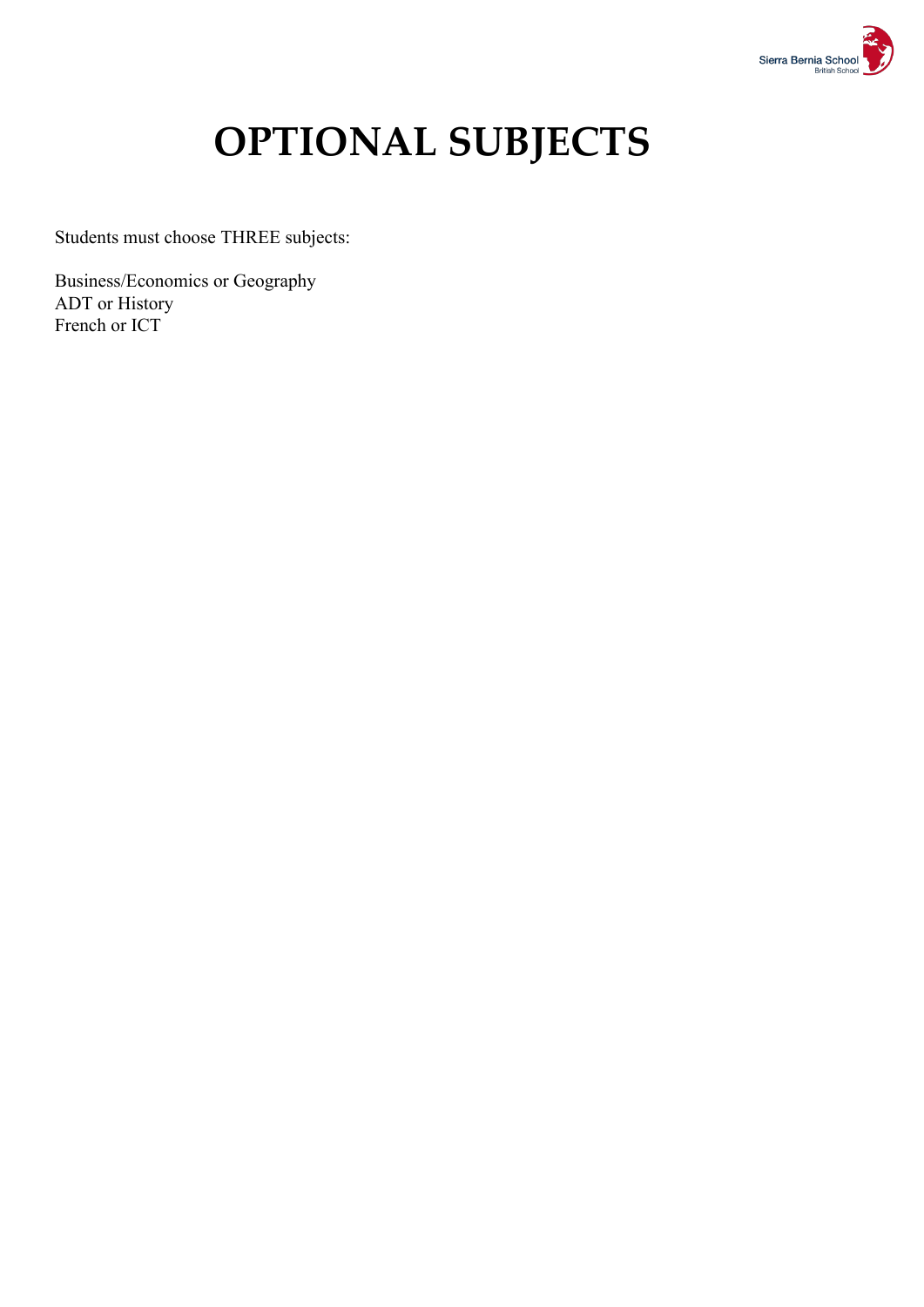

## **ART & DESIGN**

This is a two-year course. The first year of the course serves to teach the student many techniques and ways to investigate a theme in depth, covering all of the possible specialisms offered within the Art and Design course:

**Graphics Design**– design posters, CD/DVD covers, logos etc.

**Observational work** – drawing and painting from direct observation

**Interpretative work** – developing skills towards producing more conceptual and abstract work.

Within all of these areas are the opportunities to develop skills using painting and drawing, 3D media, computer programs and photography.

At the end of this year it is hoped that students have a clearer idea of where their strengths lie and in which area they wish to specialise in the second year.

In the second year, students work on their final coursework project, investigating a theme of their own choice or working to a design brief clarified through discussion with their teacher.

At the end of the first term in Year 11 students will produce a final piece for their mock exam (10 hours) usually sat over two days.

In the second term of Year 11 students will work in improving their final pieces and presenting their coursework folder.

The examination questions usually arrive at school in the second week of February and students are given them as soon as possible in order to start the preparatory work for the 10 hour practical exam which they sit approximately 6 weeks later.

#### **Equipment:**

Students should have the following materials:

A good set of watercolors at least two good brushes 2B, 4B pencils and rubbers. Primary colours in acrylic

Students will receive topic plans at the beginning of each session of coursework in which classwork and homework pieces along with dates of submission will be clearly listed.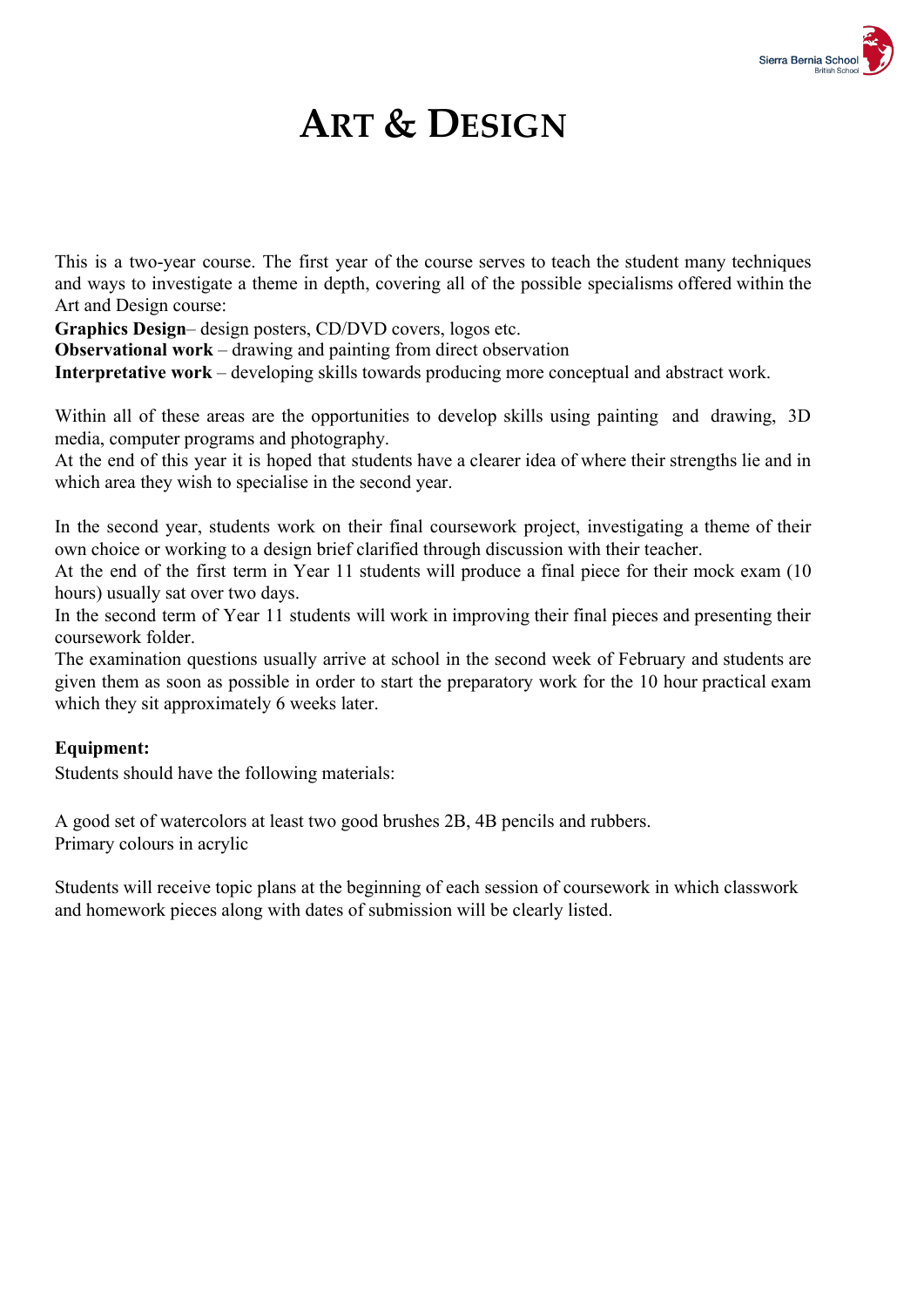

# **BUSINESS STUDIES**

Business Studies is a popular 2 year option taken in Year 10. Many students then opt to take it at A2 level due to finding the transition into the higher level easier but also because this subject is relevant in many careers such as engineering, architecture and of course, entrepreneurs.

Students will learn through a variety of teaching and learning methods such as case studies, information technology, extended essay answers, presentations and role play.

#### **During Year 10 students will cover the following topics:**

*Business activity and the changing environment –* examines areas such as the objectives of the business, the economic climate, Government intervention, stakeholders and location of industry.

*Human Resources* – covers areas such as the internal organisation of a business and the main functions, communication, recruitment, selection, training and motivation.

*Accounting and Finance* – students start to understand where businesses obtain sources of finance from, what the costs are, how to calculate business profits, how they are distributed and they also learn to compose financial statements.

#### **During Year 11, students will cover the following areas.**

*Marketing* – the role of marketing, market research, advertising and promotion, how products are distributed and pricing strategies.

*Production* – this unit covers the different production methods which businesses use, productivity and quality.

At the end of Year 10, students will sit a 'mock' IGCSE exam based on the topics which they have been taught. The final exam is taken at the end of Year 11 and consists of a two hour exam. Students are expected to have a good level of English and Maths in order to be able to cope with the demands of this course.

Useful web pages are:

[www.bized.co.uk](http://www.bized.co.uk/) [www.tutor2u.com](http://www.tutor2u.com/) [www.s-cool.co.uk](http://www.s-cool.co.uk/) [www.businessstudiesonline.com](http://www.businessstudiesonline.com/)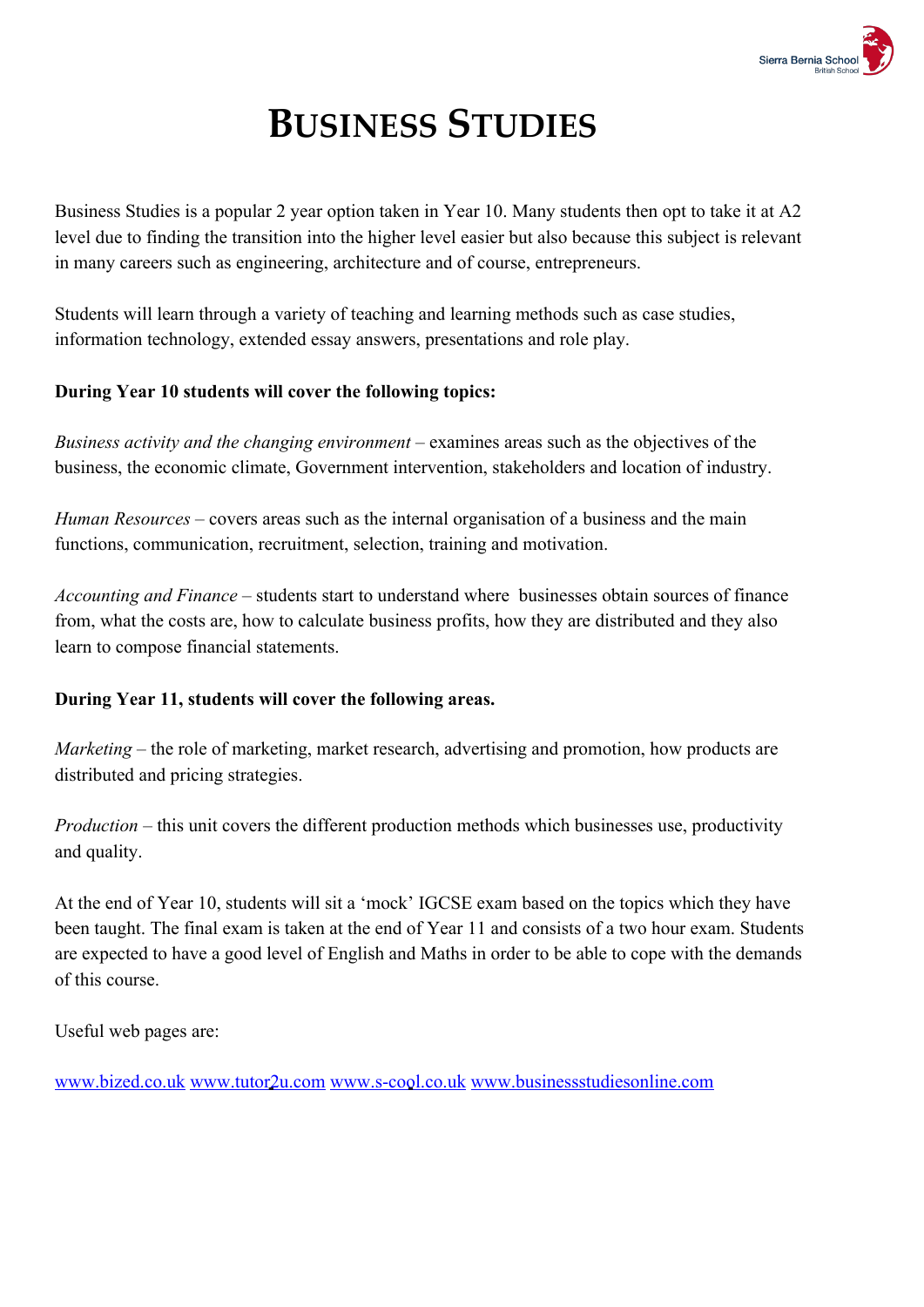

### **GEOGRAPHY**

In Years 10 and 11 this subject is taught in mixed ability groups.

#### **Assessment**

There are two examinations at the end of the course, worth 45% and 27.5% of the total marks available. Each student will also complete coursework, which is worth 27.5% of the total. The coursework is based on fieldwork.

#### **Content:**

#### Physical Geography: Water and Hazards

The water cycle, rivers, coasts and flooding plus the major natural hazards of tropical storms, earthquakes and volcanoes.

#### Economic Geography: Production and Development

Agriculture, industry and energy supply and the development patterns in a changing world.

Human Geography: Population, Migration and Urban Environments Population change throughout the world, war, famine and refugees, changes in urban environments and the growth of cities.

#### **Fragile Environments:**

A study of the major issues facing the world today: pollution, global warming, climate change, the loss of rainforests and the spread of deserts.

#### Globalisation:

The growth of the global economy and the increasing importance of large transnational companies. Also a study of international tourism.

#### **Homework**

There will be work to complete at home each week. This will take a variety of forms:

- Graphical skills: compiling graphs, using symbols, annotating diagrams;
- Map skills: using grid references and scales and referring to an Atlas for information;
- Photo interpretation skills: reading satellite images, aerial photographs, Google Earth;
- Sketching skills: communicating ideas through simple sketch maps and field sketches;
- Statistical skills: interpretation of data using statistical analysis;

Exam style questions will be provided from time to time in order to check understanding of each topic.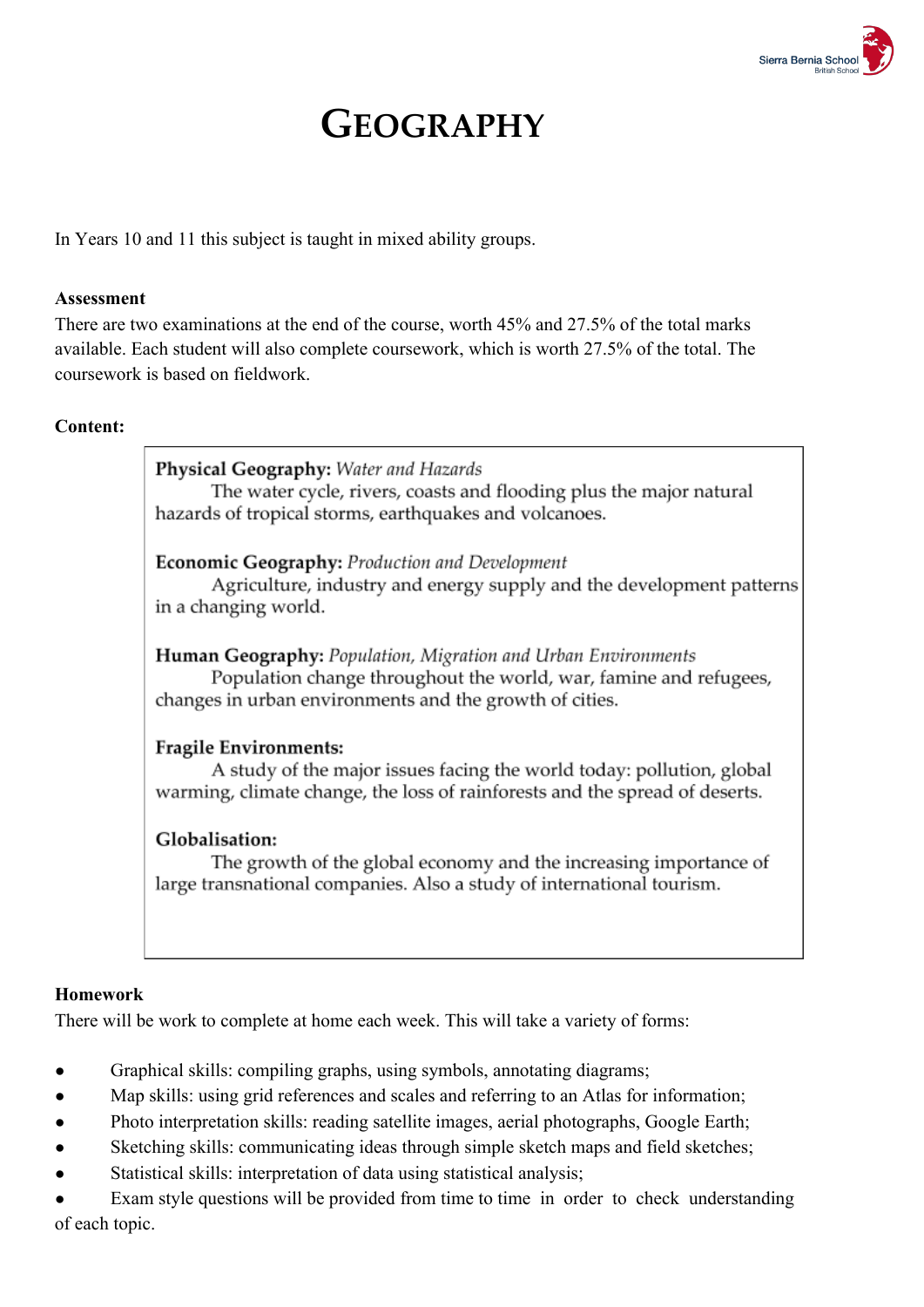

#### **How can parents help?**

Geography has something for everyone. Join in whenever possible. There are many films, both entertainment and documentary, which you could watch about earthquakes for example. Many parents have knowledge about things such as the floods in Valencia years ago, or the volcano on Lanzarote. Many families travel abroad for their holidays, which is always useful for this subject. Also there are many issues

in the news, such as the problems of global warming, events such as Hurricane Katrina, the development of the port area in Valencia, etc., which are directly linked to the work the students will be completing.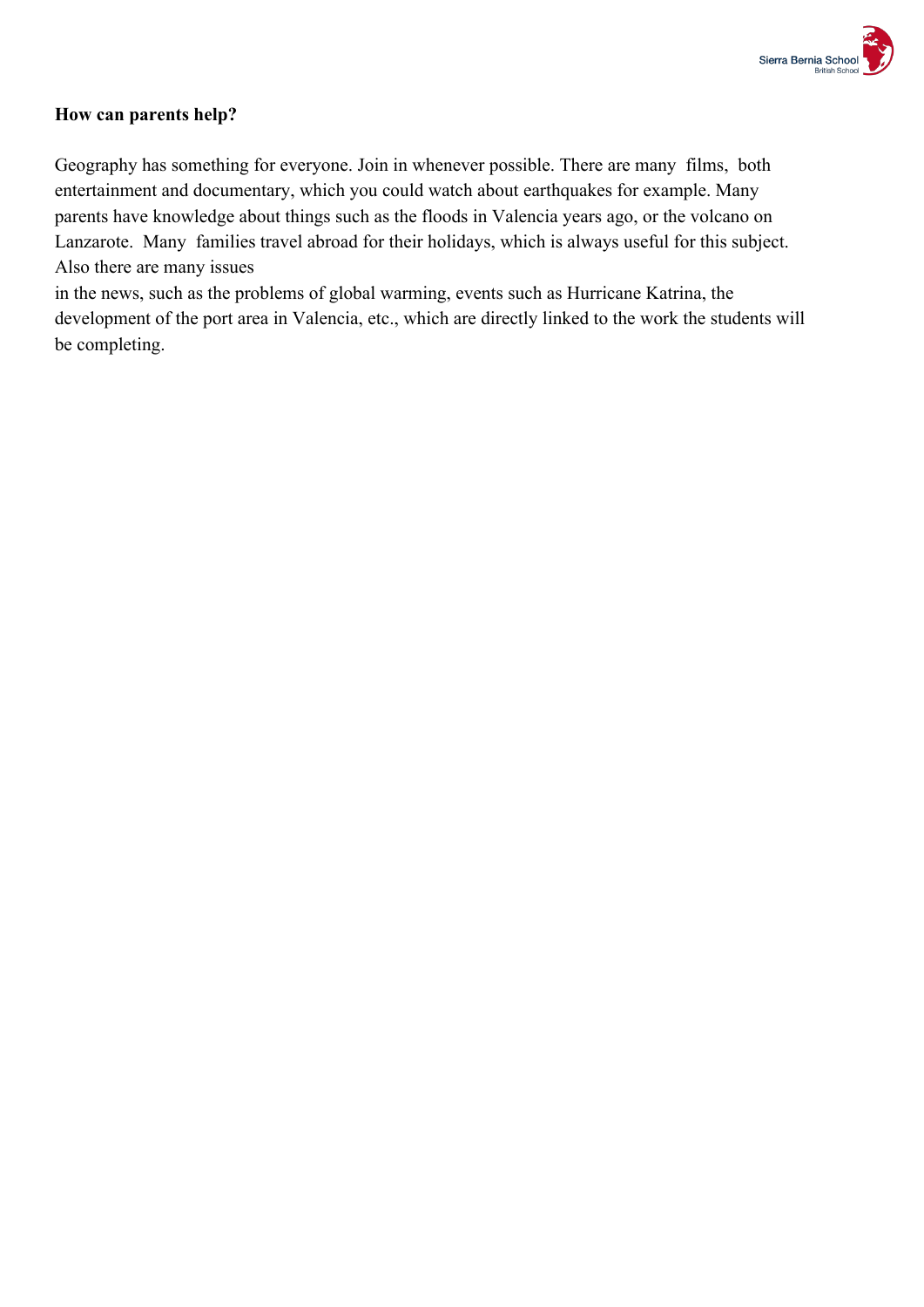

## **HISTORY**

The students will be taught in mixed ability groups, there is no extended or core group.

#### **Assessment**

The exam is broken up into **TWO** papers:

Paper 1 -2 Questions- Group B, Group C.

#### Paper 2 -2 Questions:

- A) Historical Investigations.
- B) Breadth study in change.

#### **Content**

The syllabus is based on the years 1918 – 2000 and the five topics studied are:

- **1.** Development of dictatorship- Germany 1918-1945
- **2.** A world of divided: Superpower relations, 1945- 1962
- **3.** A divided union: Civil Rights in the USA, 1945-1974
- **4.** The USA, 1917-1929
- **5.** The changing role of international organisations, The League and the UN, 1919-2000

#### **Skills**

Across the syllabus the emphasis is on explanation and evaluation rather than description. Students will also have to be able to interpret and evaluate sources.

#### **Homework**

This will be set twice a week and will take a variety of styles, e.g.

- **-** past questions empathy exercises
- **-** learning for tests presentations
- **-** research preparing for debates

#### **Recommendations**

Ideally students should have a very good level of written and spoken English and most importantly an interest in the subject.

#### **How can you support your child?**

This is a very contemporary course and there are often television programmes on the related themes. The internet is also a very useful resource but be cautious about political bias. The students will have a textbook which should be read regularly as this will help their vocabulary and understanding.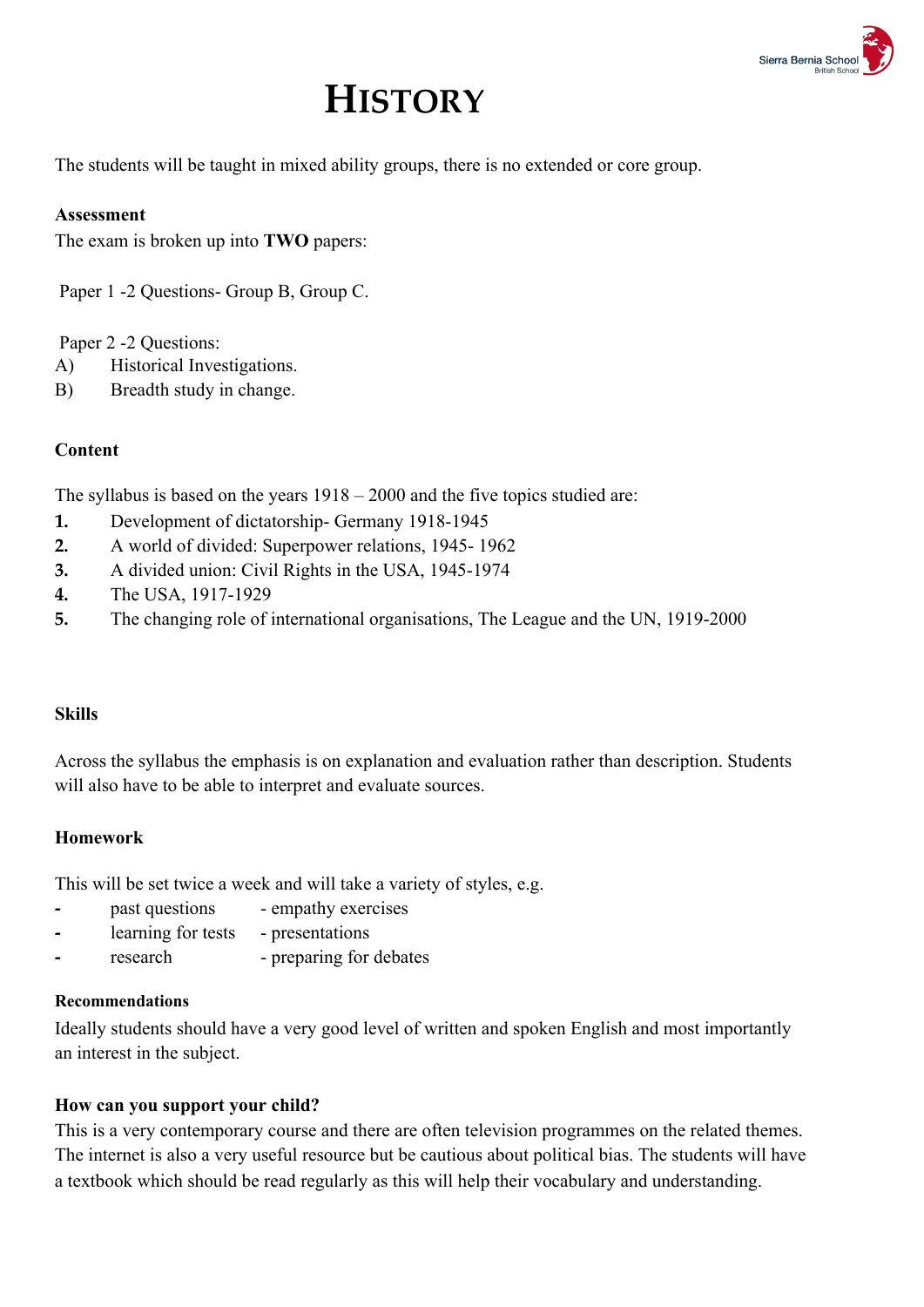

## **INFORMATION & COMMUNICATION**

### **TECHNOLOGY**

This subject places importance on the understanding of the practical aspects of I.C.T. Much of the course for the first year involves 'hands on' experience with a range of software which builds on the knowledge and skills acquires in Key Stage **3.** Students will become competent users of key software packages such as the Microsoft Office suite of programs.

The second year has a greater emphasis on the wider use of computers in society and the use of software for solving problems. Students examine the effects that computers have on society, how technology is used globally and how world-wide communications affect the way we live.

| The IGCSE course falls under the following headings:<br>Chapter 1: Hardware |
|-----------------------------------------------------------------------------|
| Chapter 2: Backing Storage and memory                                       |
| Chapter 3: Software                                                         |
| <b>Chapter 4:</b> Word processing and desktop publishing                    |
| <b>Chapter 5:</b> Spreadsheets and modelling                                |
| <b>Chapter 6: Databases</b>                                                 |
| <b>Chapter 7:</b> Graphics, audio and video editing softwarre               |
| <b>Chapter 8: Presentations software</b>                                    |
| <b>Chapter 9:</b> Web authoring                                             |
| <b>Chapter 10:</b> Data input and output                                    |
| <b>Chapter 11:</b> Applications and effects                                 |
|                                                                             |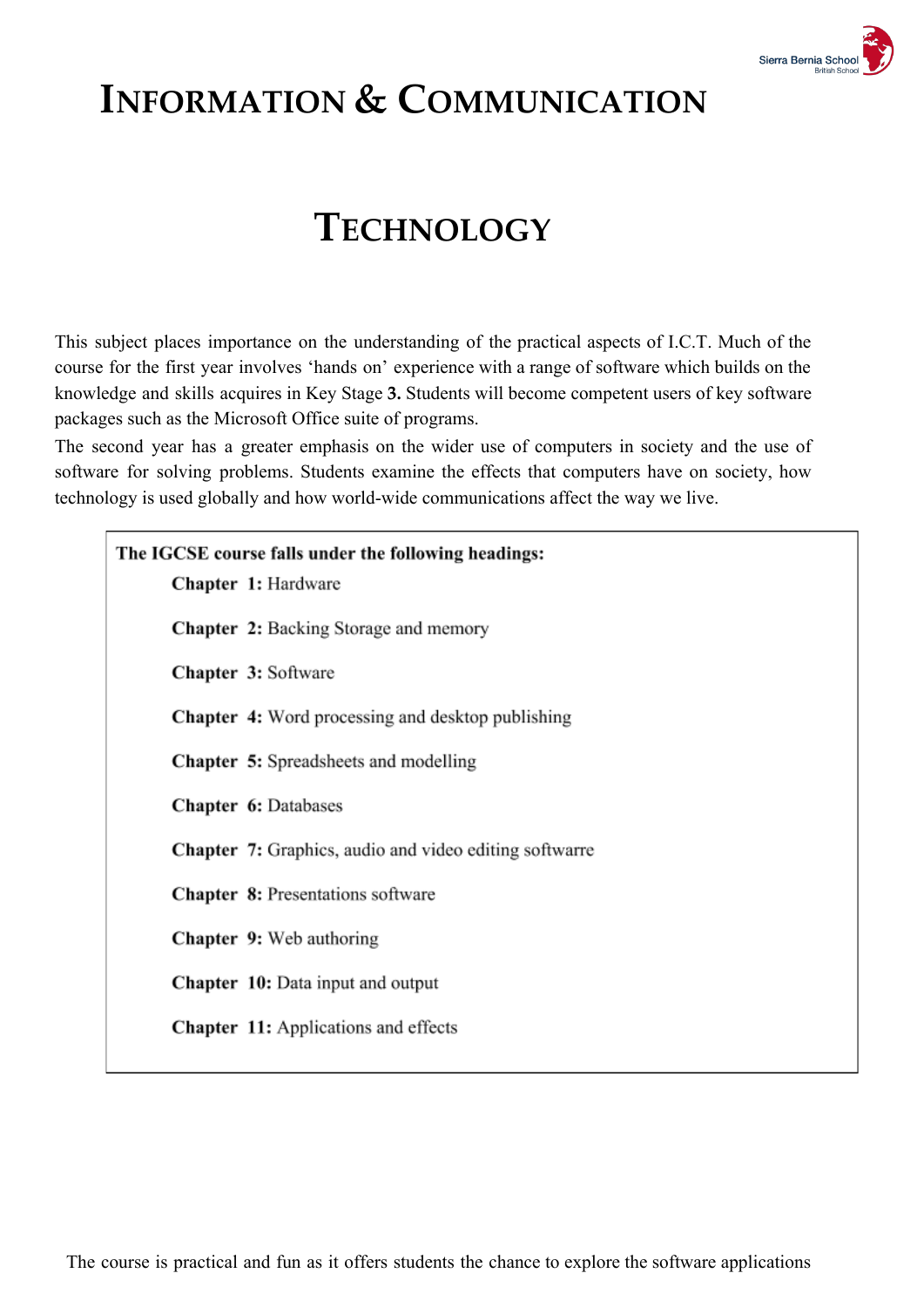

and extend their knowledge as far beyond the course as they would like. There is a mixture of some academic work and a lot of practical activities which will enable the students to acquire a broad understanding of the nature of ICT together with a sophisticated level of user skills

With most areas of employment now requiring at least basic ICT skills, the course provides a valuable qualification in its own right. It also provides a good foundation for students who wish to continue their studies at AS and A Level.